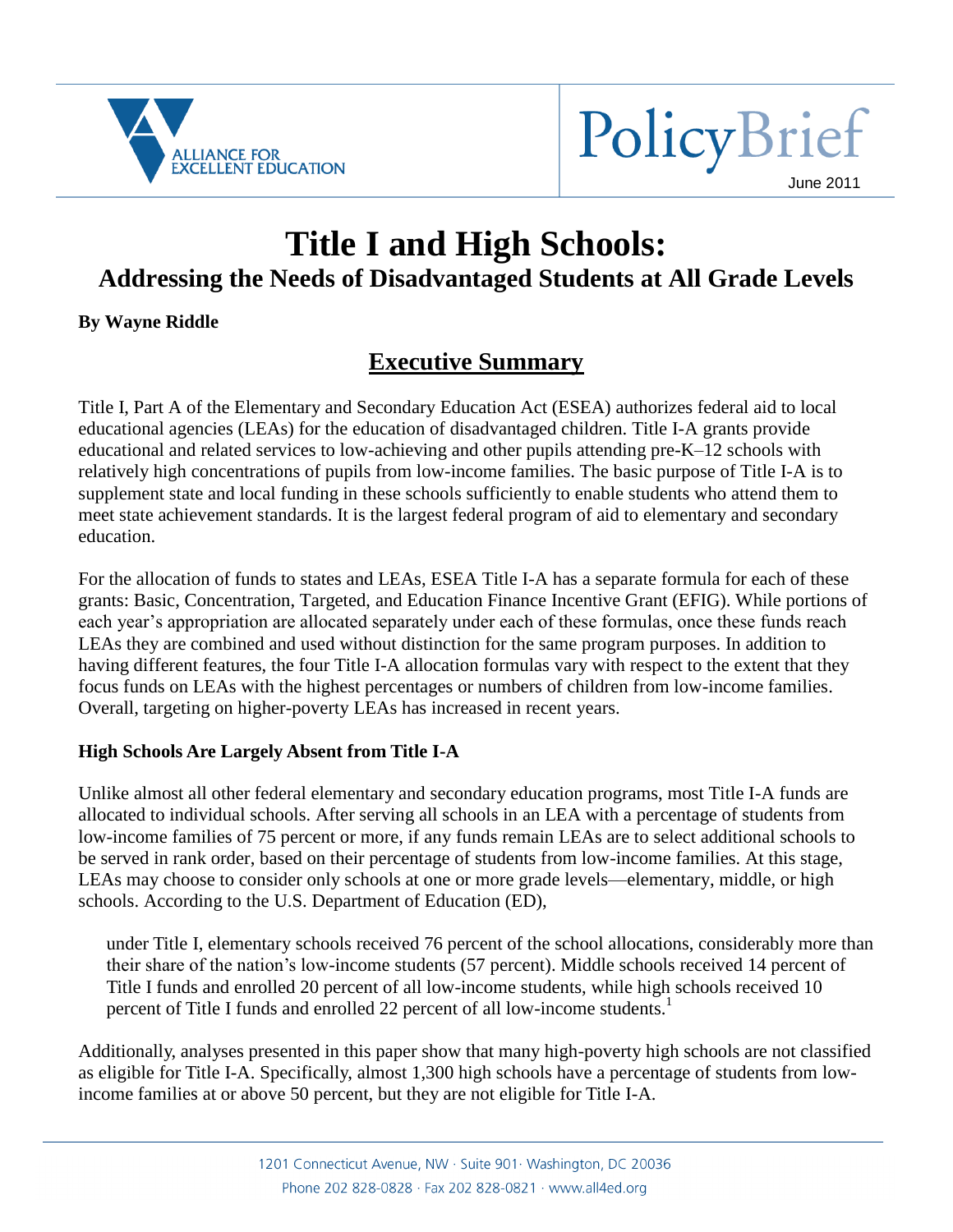The relatively low share of Title I-A funds being allocated to middle and high schools has resulted from two factors. First, LEAs have tended to use their discretion to focus funds on selected grade levels (after having served all schools with 75 percent or more students from low-income families) to concentrate assistance on elementary and, to a lesser extent, middle schools. Second, both because they tend to serve larger, less homogeneous populations than elementary schools and because older students are less likely to participate in the free and reduced-price school lunch programs even when they are eligible to do so, the reported percentage of pupils from low-income families is lower on average for middle and especially high schools than for elementary schools. Under current policy, an option exists to address the lower rates of students from low-income families—as directly measured—in high and middle schools. LEAs may use ―feeder pattern‖ data to project rates of students from low-income families for middle or high schools based on the rates for the lower-level schools that "feed" students to them. Although rarely used, such feeder pattern projections would increase the number of high schools eligible for Title I-A grants, although this effect might be limited as long as LEAs are allowed to focus grants only on selected grade levels (after having served all schools with 75 percent or more students from low-income families).

#### **Impact of Low Title I-A Participation for Secondary Schools**

The low Title I-A participation rates for middle and high schools are of concern both because resources may not be equitably distributed in relation to student need and because under current federal law, corrective actions and other consequences for failure to meet Adequate Yearly Progress (AYP) standards need only be applied to schools that participate in Title I-A. Thus, the ESEA's policies for addressing low performance may be largely overlooking a major sector of K–12 education. In addition, the low rate of designation of high schools as being eligible for Title I-A, whether or not they actually receive Title I-A grants, will likely diminish their participation in other federal education grant programs. For example, eligibility for the Title I School Improvement Grant (SIG) program is currently tied to Title I-A eligibility. Additionally, in the discretionary grant priorities proposed by ED, only schools that receive or are eligible for Title I-A are included in the definition of persistently low-achieving schools.<sup>2</sup>

#### **Policy Options**

Options for increasing the rate of participation by high schools in ESEA Title I-A programs include the following:

- require use of feeder pattern projections when calculating the percentage of students from lowincome families for high (and middle) schools;
- clarify the Title I-A eligibility threshold for schools;
- reduce the priority low-income student rate threshold for high schools, and possibly lower the threshold for middle schools as well;
- establish a set-aside for high schools within Title I;
- require LEAs to use a share of their Title I-A funds in high schools that is proportional to the share of the LEA's total students from low-income families who are enrolled in high schools; and
- $\bullet$ prohibit LEAs from selecting the grade levels to serve after providing grants to all schools at 75 percent or above.

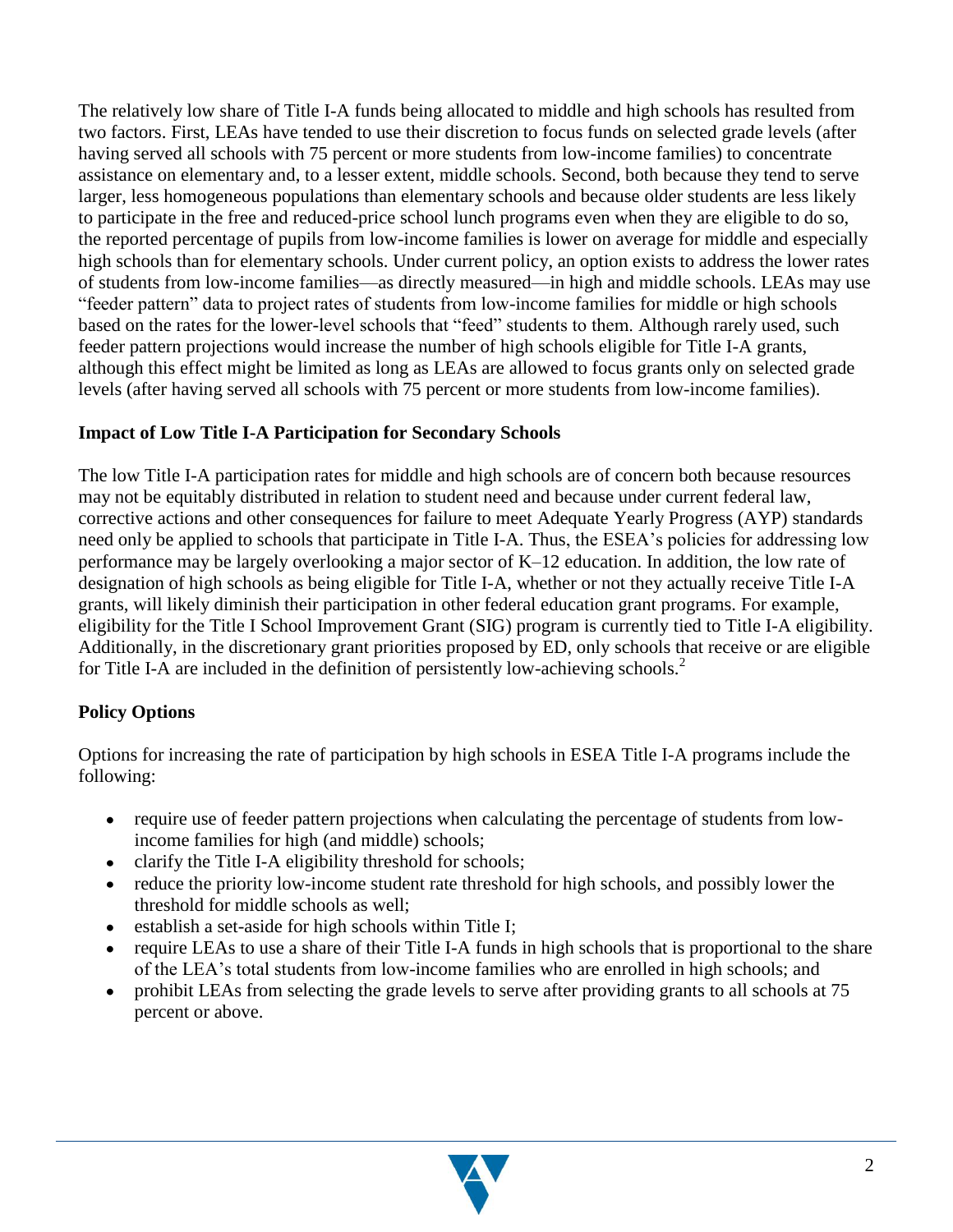### **Introduction**

Title I, Part A of the Elementary and Secondary Education Act (ESEA) authorizes federal aid to local educational agencies (LEAs), or school districts, for the education of disadvantaged children. Title I-A grants provide educational and related services to low-achieving and other pupils attending pre-K–12 schools with relatively high concentrations of pupils from low-income families. The basic purpose of Title I-A is to supplement state and local funding in these schools sufficiently to enable students who attend them to meet state achievement standards.

A major concern regarding the allocation of funds to schools under ESEA Title I-A is whether an equitable share of funds is being allocated to high schools and, to a lesser extent, middle schools. As will be discussed in more detail later in this report, the share of Title I-A funds used to serve high school students is disproportionately low. This report describes how funds are allocated under Title I-A to states, LEAs, and schools, analyzes the disproportionately low rate of participation by high schools and their students in the program, and reviews a series of options to provide more equitable treatment of high schools and their students under Title I-A in the forthcoming reauthorization of the ESEA.

The ESEA was initially adopted in 1965 as the culmination of efforts throughout the 1950s and early 1960s to initiate substantial levels of federal support to K–12 education. These proposals were initiated in response to pressures on state and local school systems that included the arrival of baby-boom students in the schools, racial desegregation, and a perceived need to increase achievement in mathematics and science in competition with other nations, particularly the former Soviet Union.

Title I-A is the largest federal elementary and secondary education assistance program, with appropriations of \$14,492,401,000 in grants to LEAs, plus \$545,633,000 in School Improvement Grants (SIG), for Fiscal Year (FY) 2010 (School Year 2010–11). This is in addition to \$10 billion in LEA grants, plus \$3 billion in SIGs, for FY 2009 and FY 2010, provided under the American Recovery and Reinvestment Act (ARRA), the economic stimulus legislation adopted early in 2009. Since the Title I-A program was initiated in 1965, a total of approximately \$266 billion in current dollars (i.e., without adjusting for price-level changes over this period) has been appropriated for it. Title I-A services are provided to (1) more than 90 percent of all LEAs; (2) approximately 52,000 (56 percent) of all public schools; and (3) approximately 16.5 million (34 percent) of all pupils, including approximately 188,000 pupils attending private schools.

The ESEA was most recently reauthorized and amended by the No Child Left Behind Act of 2001 (NCLB), P.L. 107–110, which authorized ESEA programs through FY 2008. Congress has been considering proposals to amend and extend the ESEA since 2007, but no formal legislative action has been taken on reauthorization legislation thus far. In the meantime, as long as funds continue to be appropriated, Title I-A continues to function under the NCLB provisions, as interpreted and implemented by the Obama administration.

The NCLB substantially expanded Title I-A accountability requirements based on student achievement outcomes, requiring participating states (the fifty states, the District of Columbia, and Puerto Rico) to adopt content and pupil performance standards, and assessments linked to these; and to identify, and take specified actions with respect to, low-performing schools and LEAs. The identification of schools and LEAs needing improvement is accomplished primarily through multifaceted state Adequate Yearly Progress (AYP) requirements. These Title I-A accountability requirements apply only to states that receive funds under this program. If a state chose to terminate its participation in Title I-A, none of the

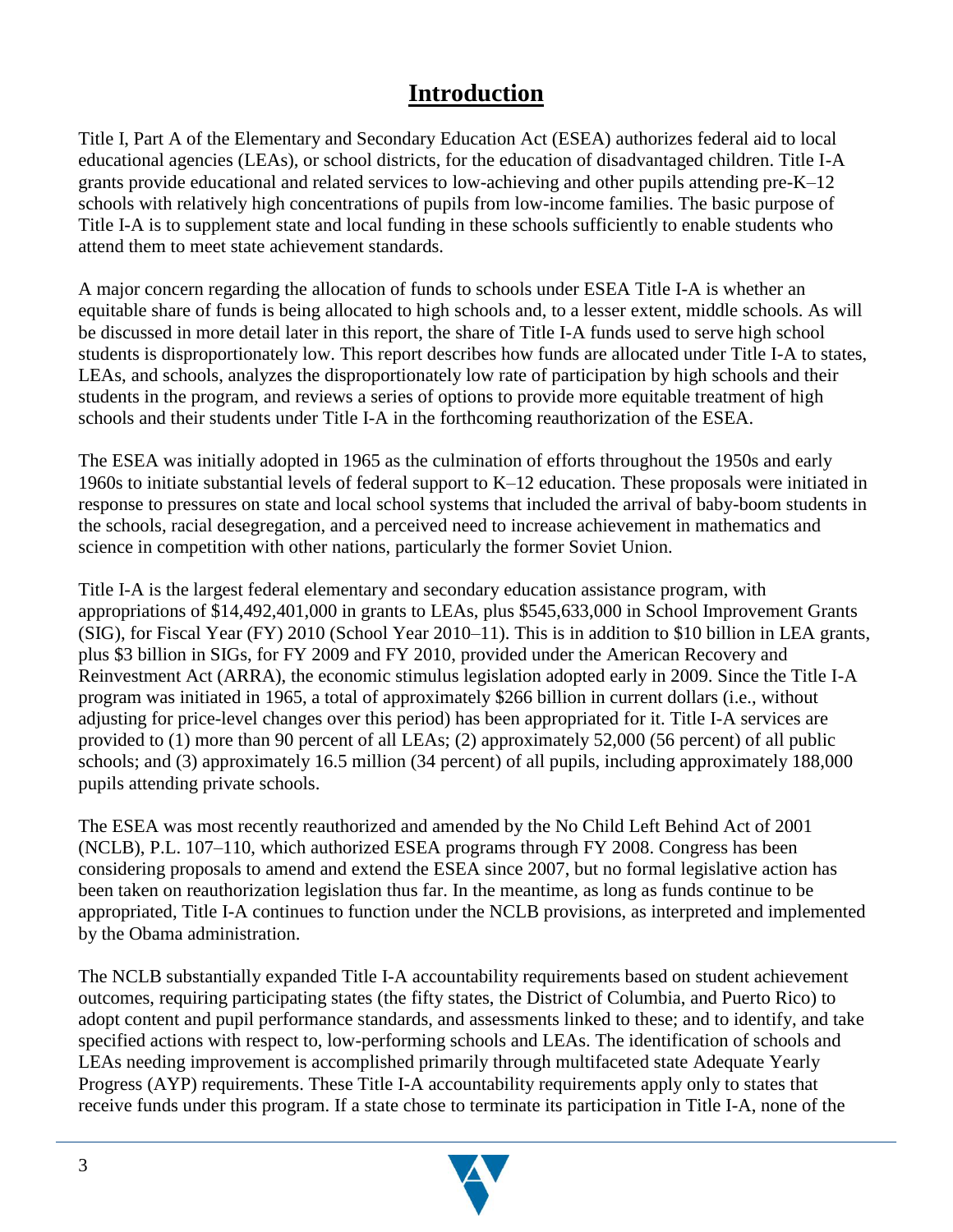program's accountability requirements would apply to that state. Of course, such a state would lose a significant amount of funding, since Title I-A is the largest federal K–12 education program. In addition, such a state would presumably lose some or all of its funds from several other ESEA programs, under which grants are allocated to states using formulas that are linked to the Title I-A formulas. Currently, all states participate in the Title I-A program.<sup>a</sup>

## **Uses of Title I-A Funds**

There are two basic formats for the provision of Title I-A services at the school level: schoolwide programs and targeted assistance schools. In general, schools where the percentage of students from lowincome families is 40 percent or greater may operate schoolwide programs, while other schools receiving Title I-A grants are targeted assistance schools. In a schoolwide program, as the name implies, funds provided under Title I-A plus selected other federal education programs may be used to serve all students in the school. The rationale for this approach is that in a school where such a relatively high percentage of students are from low-income families, all students are likely to be experiencing educational disadvantages. In contrast, in a targeted assistance school, Title I-A funds must be used to provide services only to individual students with the lowest achievement levels. In the 2004–05 school year, 56 percent of schools receiving Title I-A funds operated schoolwide programs, while 44 percent were targeted assistance schools; 70 percent of schools eligible to operate schoolwide programs actually did  $\mathrm{so.}^\mathfrak{Z}$ 

Typical uses of Title I-A funds in schoolwide programs include the development and implementation of comprehensive strategies intended to improve achievement among all students, or the hiring of additional classroom teachers or aides. In targeted assistance schools, common uses of Title I-A funds include the hiring of specialist teachers to provide additional instruction to eligible students outside their regular classroom, or the hiring of aides to work with eligible students in their regular classroom settings. Professional development for teachers and aides, and efforts to extend learning time (before-school, afterschool, and summer instruction), are major uses of Title I-A funds in both types of programs.

Overall, combining LEA and school level expenditures for 2004–05, 59 percent of Title I-A funds were used for salaries and benefits of instructional staff, 12 percent for instructional materials and equipment, 11 percent for administration, facilities, and transportation, 8 percent for professional development, and 10 percent for other instructional support expenditures.<sup>4</sup>

## **Allocation of Funds to States, LEAs, and Schools Under ESEA Title I-A**

For the allocation of funds to states and LEAs, ESEA Title I-A has four separate formulas: the Basic, Concentration, Targeted, and Education Finance Incentive Grant (EFIG) formulas. While portions of each year's appropriation are allocated separately under these formulas, once these funds reach LEAs they are combined and used without distinction for the same program purposes.



<sup>&</sup>lt;sup>a</sup> As with states, individual LEAs might choose to terminate their participation in Title I-A in order to attempt to avoid implementing the program's accountability requirements. However, even if it received no Title I-A grants, most of these requirements—including the assessment, AYP, and report card requirements—would continue to apply to an LEA if its state continued to participate in Title I-A. LEAs that refused Title I-A funds might be released only from the program improvement, corrective action, and restructuring requirements of Title I-A, since under NCLB states are encouraged to apply such requirements to all LEAs and public schools, but are only required to apply them to LEAs and schools that participate in Title I-A. Actual state policies vary in this respect. In addition, as with states, such an LEA would presumably lose funds under not only Title I-A but also several other ESEA programs under which allocations are based on those under Title I-A.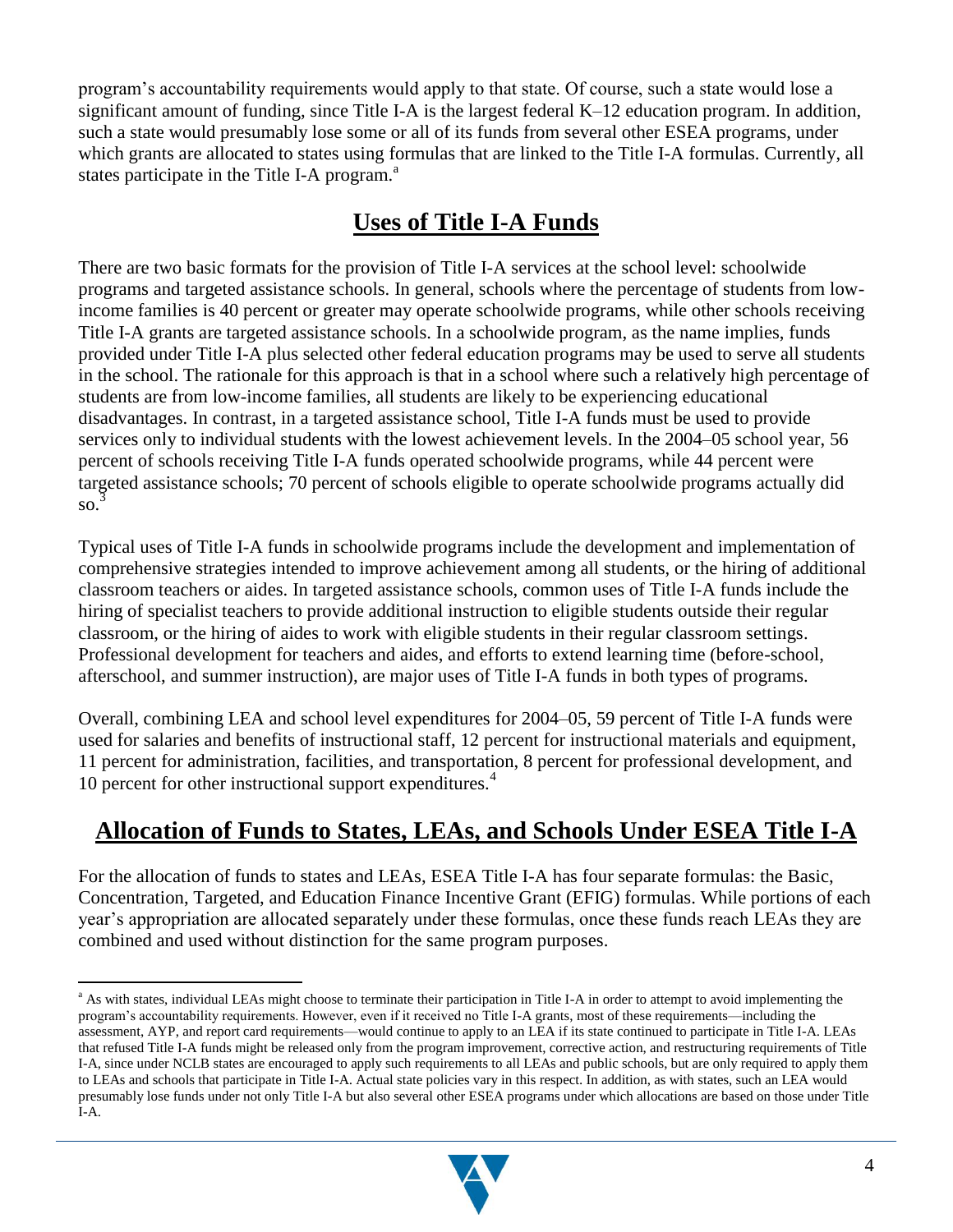One rationale for using four different formulas to allocate shares of the funds for a single program is that the formulas have distinct allocation patterns, providing varying portions of allocated funds to different types of states and localities. In addition, some of the formulas contain elements that are deemed to have incentive effects or to be significant symbolically—such as the equity and effort factors in the EFIG formula—in addition to their impact on allocation patterns. Finally, there is a historical explanation for the use of four different allocation formulas: the Targeted and EFIG formulas, in particular, were initially proposed as replacements for the Basic plus Concentration Grant formulas. In other words, each of the Targeted and EFIG formulas was originally intended to be *the* Title I-A formula.

However, as proposals were compromised in the legislative process, these formulas were ultimately established to supplement, but not replace, the Basic and Concentration Grant formulas, and to complement each other. Thus, under the current statute, appropriations for Title I-A equal to the FY 2001 level are to be allocated as Basic and Concentration Grants, while appropriations in excess of this level are to be allocated under the Targeted and EFIG formulas. In practice, for recent years, the amount allocated each year under the Concentration Grant formula has remained constant, the amount allocated as Basic Grants has declined somewhat (as across-the-board budget cuts for Title I-A overall have been applied only to Basic Grants), and remaining funds have been allocated under the Targeted and EFIG formulas on a fifty-fifty basis.

The following discussion describes the characteristics of the Title I-A allocation formulas; the formula factors are summarized in **Table 1**, below.

| Formula<br><b>Factor</b>                                                                        | <b>Basic</b><br><b>Grants</b>                                                                                                                                                                                                                                                                         | <b>Concentration</b><br><b>Grants</b>                                                     | <b>Targeted Grants</b>                                                                                                                                                                                                               | <b>Education Finance</b><br><b>Incentive Grants</b>                                                                                                                                                                                     |
|-------------------------------------------------------------------------------------------------|-------------------------------------------------------------------------------------------------------------------------------------------------------------------------------------------------------------------------------------------------------------------------------------------------------|-------------------------------------------------------------------------------------------|--------------------------------------------------------------------------------------------------------------------------------------------------------------------------------------------------------------------------------------|-----------------------------------------------------------------------------------------------------------------------------------------------------------------------------------------------------------------------------------------|
| <b>Population</b><br><b>Factor</b>                                                              | Children aged 5-17: (a)<br>in poor families; (b) in<br>institutions for neglected<br>or delinquent children or<br>in foster homes; and (c)<br>in families receiving<br><b>Temporary Assistance</b><br>for Needy Families<br>(TANF) payments above<br>the poverty income level<br>for a family of four | Same as Basic Grants                                                                      | Same as Basic Grants                                                                                                                                                                                                                 | Same as Basic Grants                                                                                                                                                                                                                    |
| <b>Population</b><br><b>Factor</b><br><b>Eligibility</b><br><b>Threshold for</b><br><b>LEAs</b> | 10 or more formula<br>children and a school-<br>age child poverty rate of<br>2% or more                                                                                                                                                                                                               | 6,500 or more formula<br>children or a school-age<br>child poverty rate of 15%<br>or more | 10 or more formula<br>children and a school-<br>age child poverty rate of<br>5% or more                                                                                                                                              | 10 or more formula<br>children and a school-<br>age child poverty rate of<br>5% or more                                                                                                                                                 |
| <b>Weighting of</b><br><b>Population</b><br><b>Factor</b>                                       | None                                                                                                                                                                                                                                                                                                  | None                                                                                      | At all stages of the<br>allocation process, poor<br>and other children<br>counted in the formula<br>are assigned weights on<br>the basis of each LEA's<br>school-age child poverty<br>rate and number of poor<br>school-age children | For allocation of funds<br>within states only, poor<br>and other children<br>counted in the formula<br>are assigned weights on<br>the basis of each LEA's<br>school-age child poverty<br>rate and number of poor<br>school-age children |

#### **Table 1. Brief Summary of ESEA Title I-A Allocation Formula Factors**

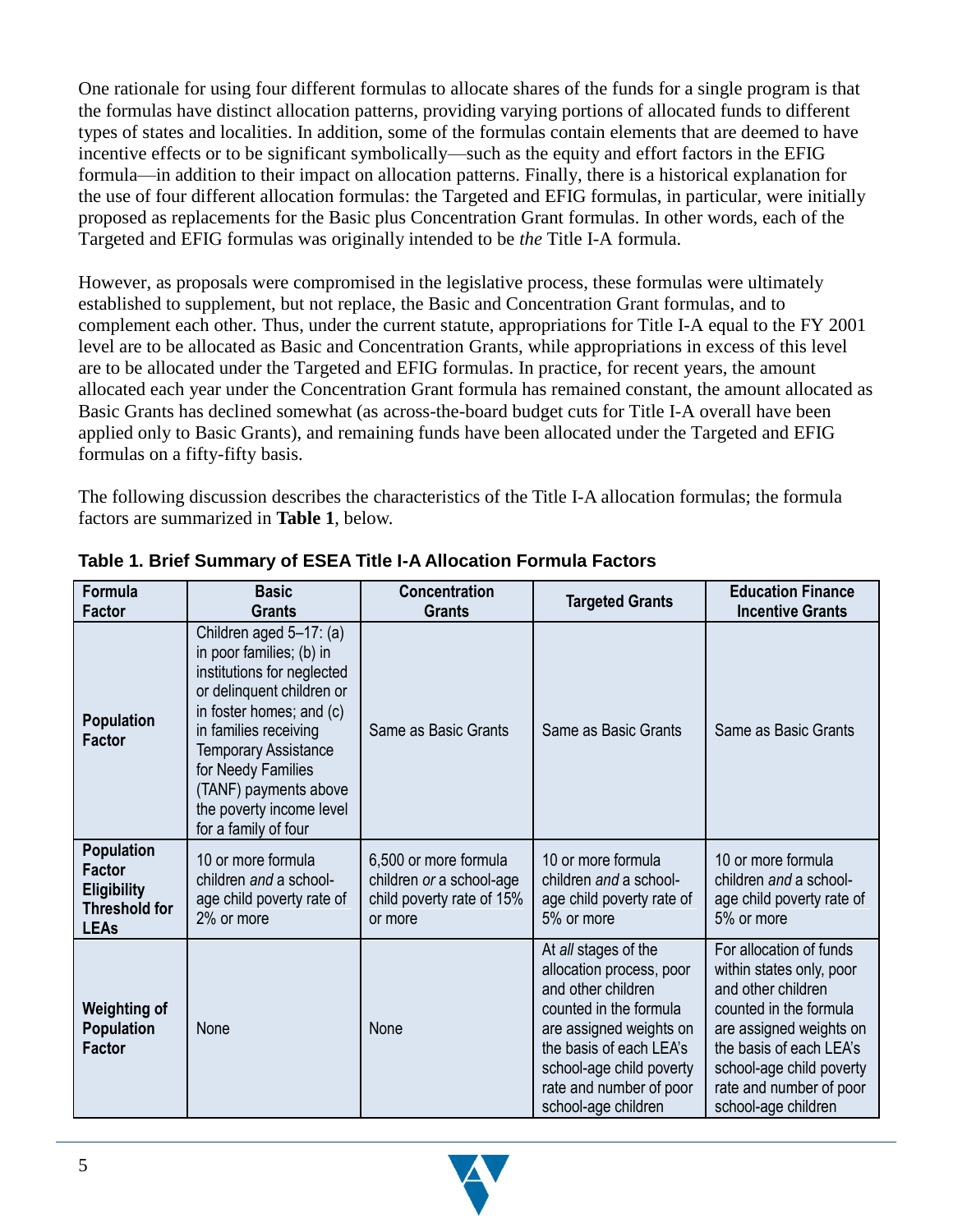| <b>Formula</b><br><b>Factor</b>                                          | <b>Basic</b><br><b>Grants</b>                                                                                                                                                           | <b>Concentration</b><br><b>Grants</b>                                                                                                                               | <b>Targeted Grants</b>                                               | <b>Education Finance</b><br><b>Incentive Grants</b>                                                                                |
|--------------------------------------------------------------------------|-----------------------------------------------------------------------------------------------------------------------------------------------------------------------------------------|---------------------------------------------------------------------------------------------------------------------------------------------------------------------|----------------------------------------------------------------------|------------------------------------------------------------------------------------------------------------------------------------|
| <b>Expenditure</b><br><b>Factor</b>                                      | State average<br>expenditures per pupil<br>for public K-12<br>education, subject to a<br>minimum of 80% and<br>maximum of 120% of<br>the national average,<br>further multiplied by .40 | Same as Basic Grants                                                                                                                                                | Same as Basic Grants                                                 | Same as Basic Grants,<br>except that the minimum<br>is 85% and the<br>maximum is 115% of the<br>national average                   |
| <b>Minimum</b><br><b>State Grant</b>                                     | Up to 0.25% of total<br>state grants, subject to a<br>series of caps                                                                                                                    | Same as Basic Grants                                                                                                                                                | Up to 0.35% of total<br>state grants, subject to a<br>series of caps | Same as Targeted<br>Grants                                                                                                         |
| <b>LEA Hold</b><br><b>Harmless</b>                                       | 85-95% of the previous<br>year grant, depending<br>on the LEA's school-age<br>child poverty rate,<br>applicable only to LEAs<br>meeting the formula's<br>eligibility thresholds         | Same as Basic Grants<br>except that LEAs are<br>eligible for the hold<br>harmless for up to four<br>years after they no<br>longer meet the eligibility<br>threshold | Same as Basic Grants                                                 | Same as Basic Grants                                                                                                               |
| <b>Stages in</b><br><b>Grant</b><br><b>Calculation</b><br><b>Process</b> | Grants are calculated at<br>the LEA level, subject to<br>state minimum<br>provisions                                                                                                    | Same as Basic Grants                                                                                                                                                | Same as Basic Grants                                                 | Grants are first<br>calculated for states<br>overall, then state total<br>grants are allocated to<br>LEAs in a separate<br>process |
| <b>Additional</b><br>Formula<br><b>Factors</b>                           | None                                                                                                                                                                                    | None                                                                                                                                                                | None                                                                 | State effort and equity<br>factors are applied in the<br>calculation of state total<br>grants                                      |

#### **General Characteristics of the Title I-A Allocation Formulas**

There are several common elements of the four Title I-A allocation formulas:

- 1. Each has a population factor, which is the same in each of the four formulas. This factor comprises children aged 5–17:
	- a. in poor families, as estimated annually by the Census Bureau's Small Area Income and Population Estimates (SAIPE) program and based on the Census Bureau's standard poverty income thresholds (these constitute 96.2 percent of all formula children for FY 2010);
	- b. in certain institutions for neglected or delinquent children and youth or in certain foster homes (these constitute 3.8 percent of all formula children for FY 2010); and
	- c. in families receiving Temporary Assistance for Needy Families (TANF) payments above the poverty income level for a family of four (these constitute less than 0.1 percent of all formula children for FY 2010).

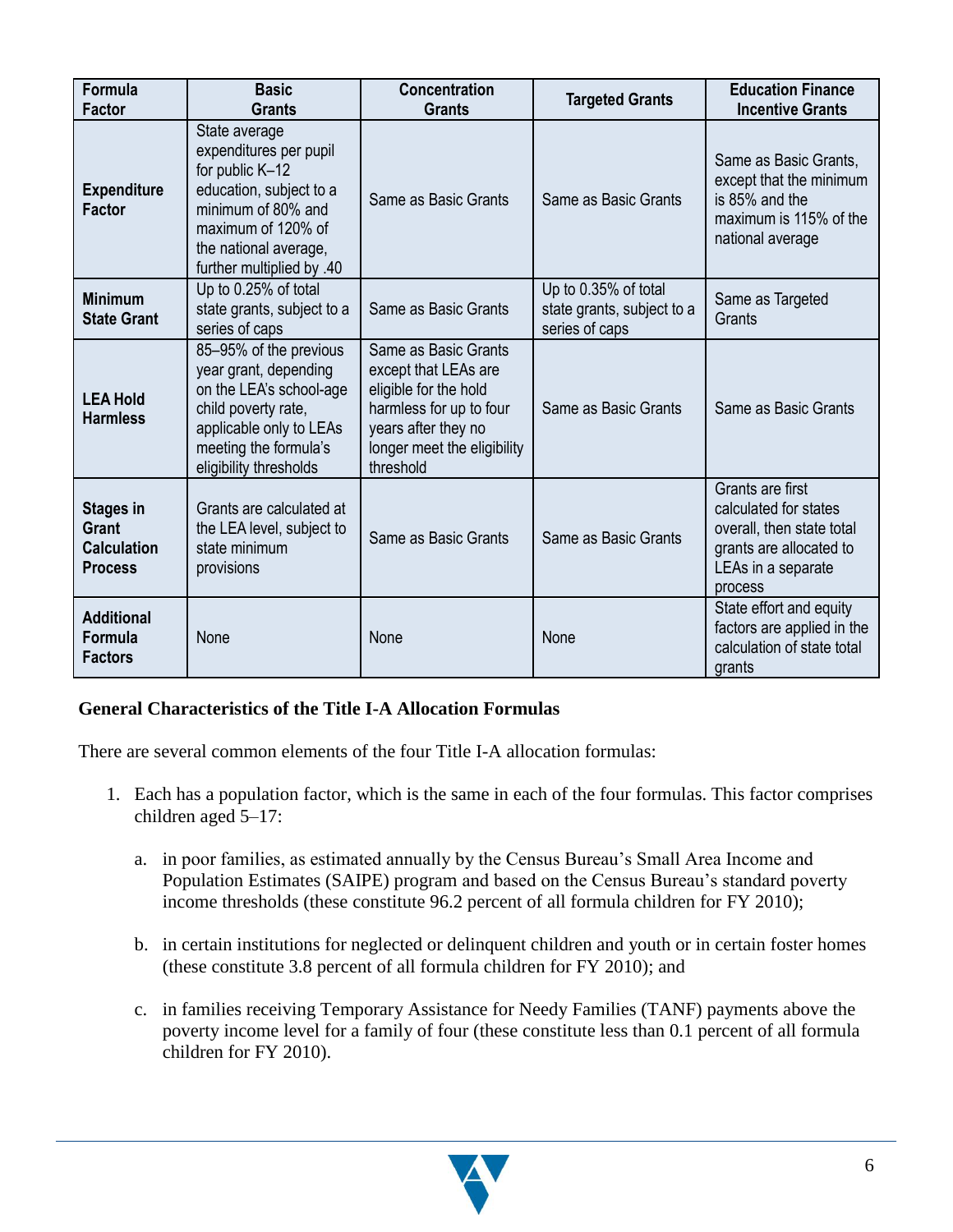2. Under each of these formulas, this population factor is multiplied by an expenditure factor, which is based on state average expenditures per pupil (AEPP) for public K–12 education, subject to minimum and maximum levels. For all except the EFIG formula, the minimum is 80 percent and the maximum is 120 percent of the national average. For the EFIG formula, the minimum and maximum are 85 percent and 115 percent. These amounts are further multiplied by a "federal" share" of 40 percent to determine maximum authorized grants.

Due to the expenditure factor, LEAs in high-spending states receive up to 50 percent more per child counted in the Title I-A formulas than LEAs in low-spending states. The rationale for this factor is that it reflects differences in the cost of providing public education, and offers an incentive to increase state and local spending. However, it is a spending index that reflects ability and willingness to spend on public education as well as cost differences; it is not precisely targeted (i.e., it affects all LEAs in a state equally); and the incentive it provides to increase state and local spending for public education is quite small.

- 3. Each of the formulas has a hold-harmless provision—a minimum annual grant level for LEAs that is calculated as a percentage (85–95 percent, depending on the LEA's poverty rate—i.e., the number of poor and other children counted in the Title I-A allocation formulas as a percentage of the LEA's total school-age population) of the previous year's grant under each formula.
- 4. The four Title I-A formulas include a state minimum grant level as well: in general, no state is to receive less than approximately 0.25 percent of allocated funds up to the FY 2001 appropriation level, and approximately 0.35 percent of funds above that level.
- 5. Finally, each formula has a minimum eligibility threshold for LEAs, which is a minimum number of poor and other formula children, or a minimum school-age child poverty rate, in order to be eligible for grants (even hold-harmless amounts) in most cases. The LEA minimum eligibility threshold varies by formula: it is ten formula children and a school-age child poverty rate of 2 percent for Basic Grants, or a 5 percent school-age child poverty rate for the Targeted and EFIG formulas. For Concentration Grants, the LEA eligibility threshold is 6,500 formula children or a 15 percent school-age child poverty rate. With the partial exception of Concentration Grants, if an LEA does not meet the eligibility threshold, the hold-harmless provision does not apply. As a result, a number of LEAs have experienced complete elimination of their grants under some of these formulas from one year to the next, as their school-age child poverty rate declines from marginally above to marginally below 5 percent, the minimum poverty rate for eligibility for Targeted Grants and EFIGs.

#### **Distinctive Elements of the Targeted and EFIG Formulas**

In addition to these common elements, two of the Title I-A formulas have the following unique features.

1. For the Targeted Grant formula, as well as the intrastate allocation of funds under the EFIG formula, the poor and other children counted in the formula are assigned weights on the basis of each LEA's school-age child poverty rate and number of poor school-age children. As a result, an LEA would receive higher grants per child counted in the formula, the higher its poverty rate or number. Under the Targeted Grant formula, the weighting factors are applied in the same manner nationwide; poor and other formula children in LEAs with the highest poverty rates have a weight of up to four, and those in LEAs with the highest numbers of such children have a weight of up to

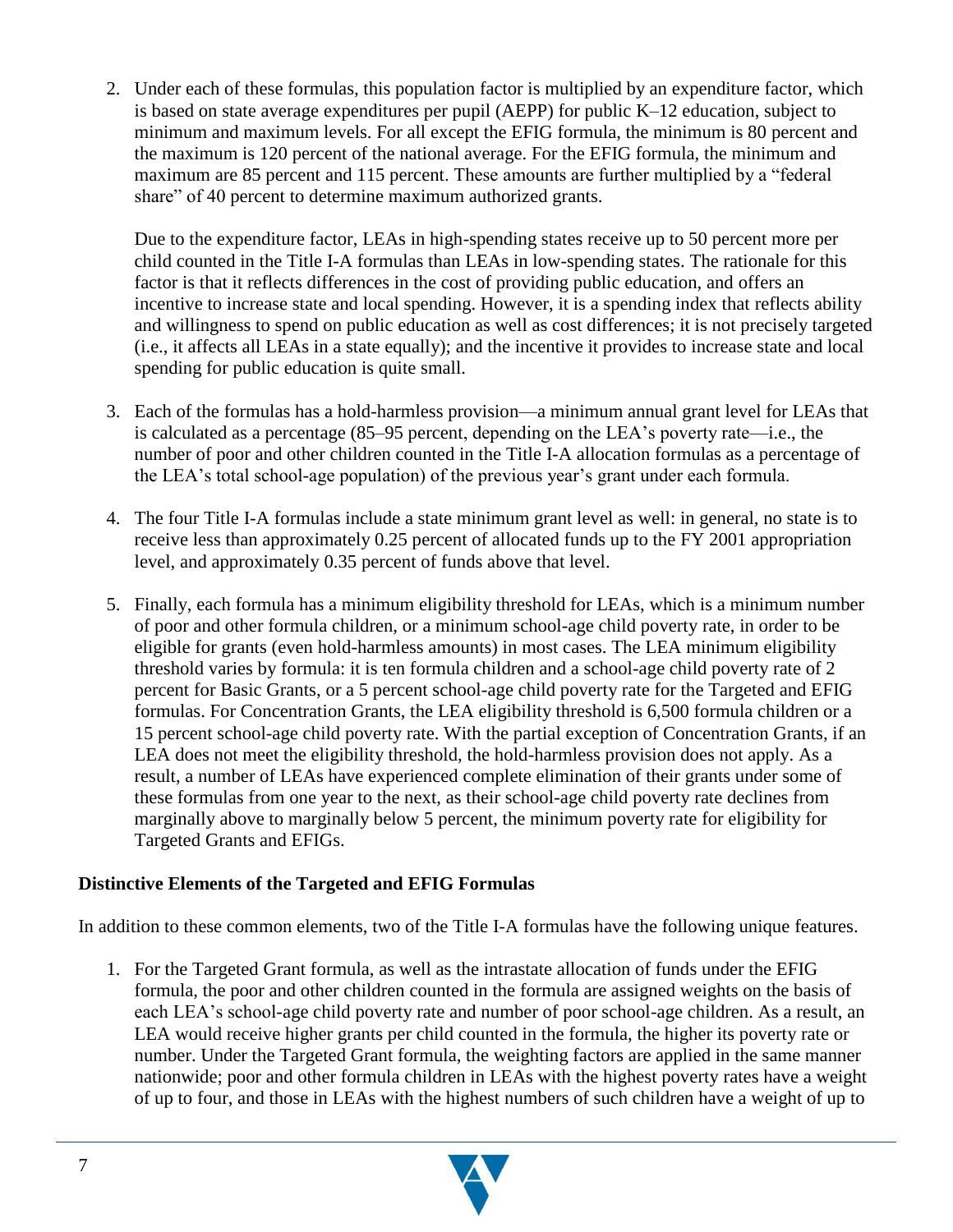three, compared to a weight of one for formula children in LEAs with the lowest poverty rate and number of such children. In contrast, under the EFIG formula, the degree of targeting (in terms of the ratio of the highest to the lowest weight) varies depending on the value of each state's equity factor (described below). Under both formulas, the higher of its two weighted child counts (on the basis of numbers and percentages) is used in calculating grants for each LEA. In Puerto Rico, a cap of 1.82 is placed on the net aggregate weight applied to the population factor under the Targeted Grant formula.<sup>b</sup>

2. The EFIG formula has two unique factors—an "equity factor" and an "effort factor"—in addition to the population and expenditure factors.

The "equity factor" is based on a measure of the average disparity in expenditures per pupil among the LEAs of a state called the coefficient of variation (CV), which is expressed as a percentage of the state average expenditure per pupil. (In the CV calculations for this formula, an extra weight (1.4 vs. 1.0) is applied to estimated counts of children from poor families.) In calculating grants, the equity factor is subtracted from 1.30. As a result, the lower a state's expenditure disparities among its LEAs, the lower its CV and equity factor, and the higher its multiplier. Conversely, the greater a state's expenditure disparities among its LEAs, the higher its CV and equity factor, and the lower its multiplier.

The "effort factor" is based on a comparison of state expenditures per pupil for public elementary and secondary education with state personal income per capita. This ratio for each state is further compared to the national average ratio, resulting in an index number that is greater than 1.0 for states where the ratio of expenditures per pupil for public elementary and secondary education to personal income per capita is greater than average for the nation as a whole, and below 1.0 for states where the ratio is less than average for the nation as a whole. Narrow bounds of 0.95 and 1.05 are placed on the resulting multiplier, so that its effect on state grants is quite limited.

Under the Basic, Concentration, and Targeted Grant formulas, maximum grants are calculated by multiplying the population factor by the expenditure factor for all LEAs meeting the minimum eligibility thresholds. Under all four formulas, maximum amounts are reduced proportionally to the aggregate level of available funds, subject to LEA hold-harmless and state minimum grant provisions.

The EFIG formula differs from the others both in terms of its use of unique formula factors and in being a two-stage formula. First, state total grants are calculated in proportion to each state's total population factor multiplied by its expenditure factor, by 1.3 minus its equity factor, and by its effort factor. Then, these state total grants are allocated to LEAs on the basis of a variation of the Targeted Grant formula, with the degree of targeting (the ratio of the weight applied to formula children in the highest poverty ranges compared to the weight for such children in the lowest poverty ranges) varying in three stages. The stage, or degree of targeting, used for substate allocation varies depending on each state's equity factor: the higher the equity factor (and therefore the greater the disparities in expenditures per pupil among a state's LEAs), the greater will be the degree of targeting on high-poverty LEAs in the intrastate allocation of EFIG funds.



<sup>&</sup>lt;sup>b</sup> This cap was intended to provide that the share of Targeted Grants allocated to Puerto Rico would be approximately equal to its share of grants under the Basic and Concentration Grant formulas for FY 2001.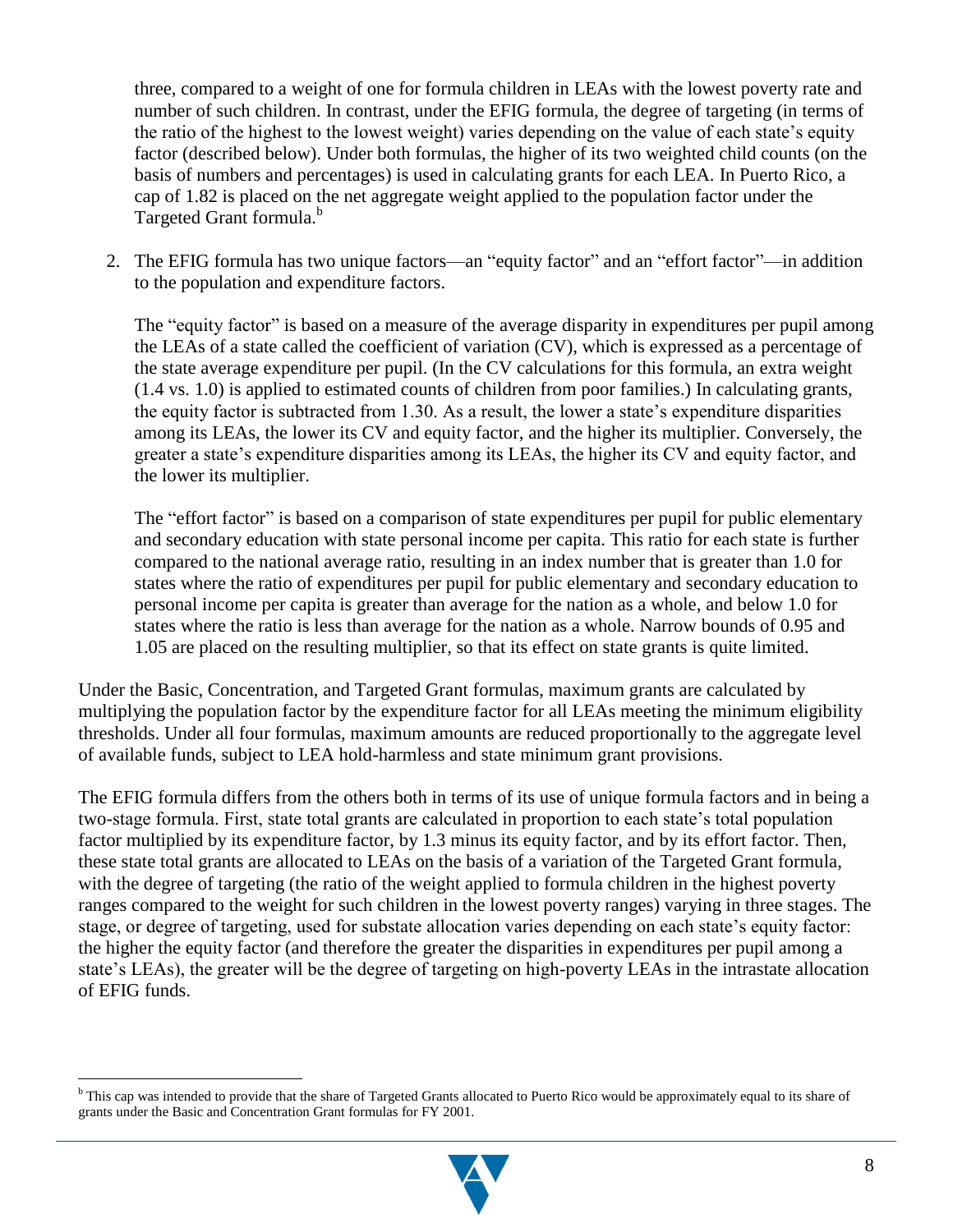#### **Targeting on High-Poverty LEAs Under the Four Allocation Formulas**

In addition to having different features, the four Title I-A allocation formulas vary with respect to the extent that they focus funds on LEAs with the highest percentages or numbers of children from lowincome families. Over 90 percent of the nation's LEAs receive some funds under ESEA Title I-A, largely because the eligibility thresholds for three of the four allocation formulas, as described above, are relatively low. However, the distribution of funds among LEAs with differing numbers or percentages of students from low-income families varies significantly among the four formulas.

One way to evaluate the targeting of funds under Title I-A is to analyze the distribution of Title I-A grants among LEAs grouped by poverty rate quintile. All of the nation's LEAs are sorted according to their school-age child poverty rate, and then divided into five groups, or quintiles. Each quintile contains LEAs with one-fifth of the nation's total estimated number of school-age children in poor families. As shown below in **Table 2**, the share of Title I-A funds allocated to LEAs in various poverty rate ranges varies significantly among the four allocation formulas. Based on FY 2010 allocation data for Basic Grants, the share is similar for each quintile of LEAs, varying only within the very narrow range of 19.2–20.7 percent.

For Concentration Grants, the share of funds allocated to LEAs in each poverty rate range is again similar, with the exception of the lowest poverty quintile, which receives a much lower share (4.3 percent of total grants vs. 22.1–25.3 percent for the other four quintiles). This reflects the comparatively high eligibility threshold for Concentration Grants (a formula child rate of at least 15 percent or 6,500 formula children). Overall, the primary pattern for both Basic and Concentration Grants is relatively constant shares of funds for all quintiles of LEAs meeting minimum eligibility thresholds. In other words, grants per poor and other child counted in the Title I-A allocation formulas are approximately the same for all LEAs meeting the initial eligibility criteria for Basic and Concentration Grants, whether those LEAs have high, average, or somewhat below average school-age child poverty rates.

The pattern of distribution of grants under the Targeted and EFIG formulas is significantly different. Under each of these formulas, the share of total grants increases steadily from the lowest to the secondhighest poverty rate quintile, and then is approximately constant, or declines marginally, between the second-highest (fourth) and highest (fifth) quintiles. While this partly reflects the slightly higher eligibility threshold for these formulas in comparison to Basic Grants (a 5 percent vs. 2 percent formula child rate), it primarily results from the structure of these formulas.

Under both the Targeted and EFIG (within-state) formulas, the grant per formula child continuously increases as either the LEA's school-age child poverty rate or its total number of children counted in the Title I-A formulas increases. The share of funds going to LEAs in the fifth quintile (highest poverty rates) under each of these formulas is not higher than the share going to LEAs with the second-highest poverty rates (fourth quintile), primarily because of the strong influence of high numbers of formula children on the allocation of funds,<sup>c</sup> the influence of the expenditure factor,<sup>d</sup> and the cap placed on Targeted Grant formula population weights for Puerto Rico. $e^e$ 

<sup>&</sup>lt;sup>e</sup> As noted earlier, a cap is placed on the aggregate formula child weighting factor for Puerto Rico, reducing the share of Targeted Grant funds allocated to this LEA with a very high poverty rate (the highest poverty quintile).



<sup>c</sup> With the exception of Puerto Rico, LEAs with the largest numbers of school-age children in poor families tend to have higher than average, but not among the highest, school-age child poverty rates.

<sup>d</sup> LEAs with the highest school-age child poverty rates are frequently located in states with relatively low expenditure factors.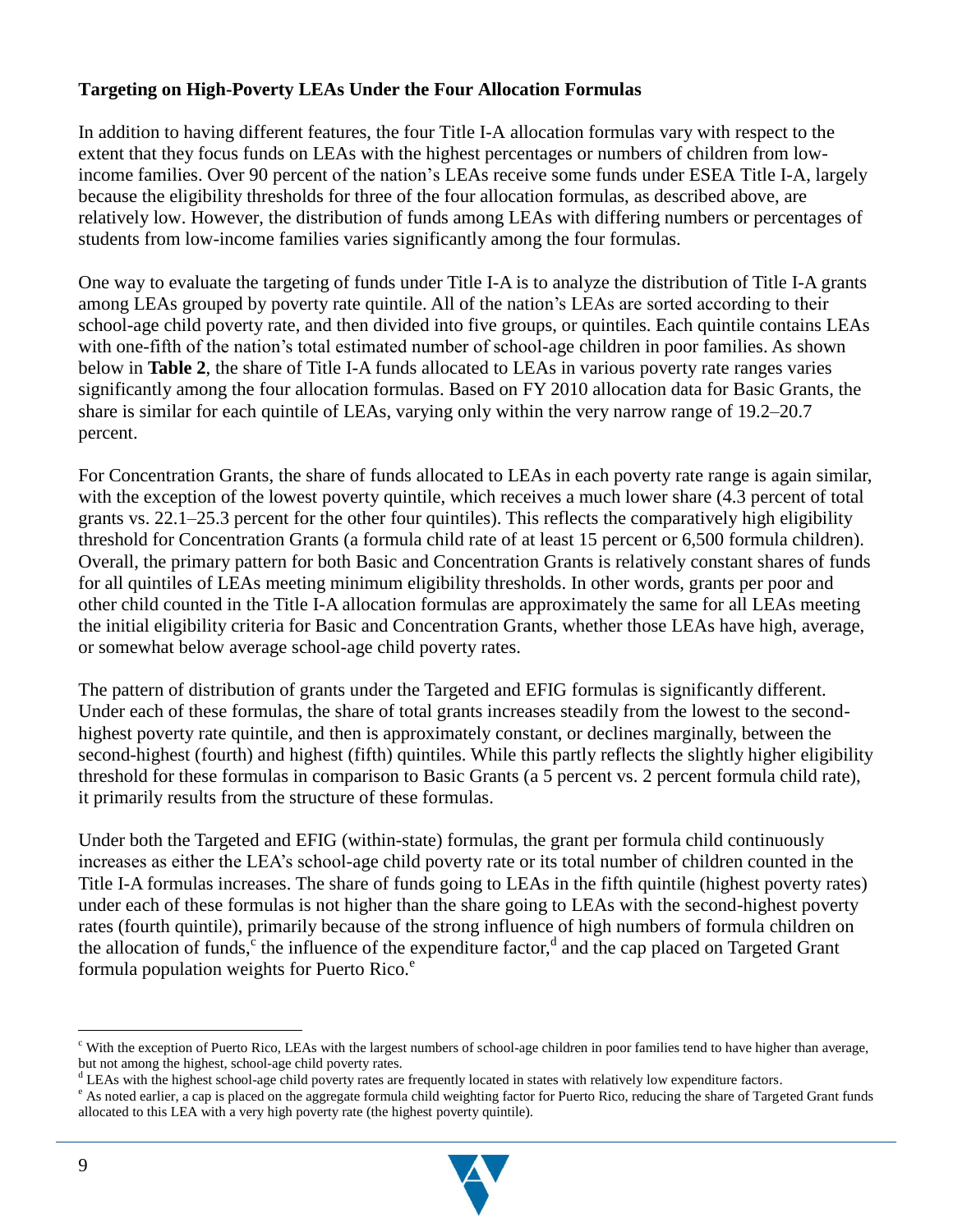Overall, the share of funds allocated to LEAs in the top two poverty rate quintiles is substantially higher under the Concentration Grant (49.9 percent), Targeted Grant (49.1 percent), and EFIG (51.0 percent) formulas than under the Basic Grant formula (40.6 percent). As a result, as long as all additional funds (i.e., amounts in excess of the previous year appropriation) continue to be allocated under the Targeted and EFIG formulas, as has been the case each year from FY 2002 to FY 2010, the degree of targeting on high-poverty LEAs for total Title I-A grants would increase. Thus, overall targeting on high-poverty LEAs has increased since the enactment of NCLB.

While noteworthy, at least by historical standards, these shifts are nevertheless relatively marginal. For example, the share of *total* Title I-A funds allocated to LEAs in the two highest poverty rate quintiles rose from 42.3 percent for FY 2002 (when Targeted Grants and EFIGs were first funded and Basic Grants constituted 69 percent of total Title I-A LEA grant appropriations) to 45.7 percent for FY 2010 (when Basic Grants constitute 46 percent of total Title I-A LEA grant appropriations).

A partial reason why increases in targeting, as measured above, are relatively marginal is that allocations under the Targeted and EFIG formulas are highly influenced by the number, as well as the percentage, of formula children in each LEA, while this sort of targeting analysis identifies high-poverty LEAs only in terms of their percentage of formula children. If "high-poverty" LEAs were defined as those with either high percentages *or* high numbers of Title I-A formula children, the estimated increase in targeting would be slightly greater.

|                                                                                              | <b>Poverty Rate Quintile</b>                   |                                                                                |                                                                                |                                                                                |                                                  |                 |  |  |
|----------------------------------------------------------------------------------------------|------------------------------------------------|--------------------------------------------------------------------------------|--------------------------------------------------------------------------------|--------------------------------------------------------------------------------|--------------------------------------------------|-----------------|--|--|
|                                                                                              |                                                | $\overline{2}$                                                                 | 3                                                                              | 4                                                                              | 5                                                |                 |  |  |
| <b>Title I-A Formula</b>                                                                     | <b>Poverty</b><br><b>Rates Below</b><br>13.57% | <b>Poverty</b><br>Rates at or<br>Above<br>13.57% but<br><b>Below</b><br>18.84% | <b>Poverty</b><br>Rates at or<br>Above<br>18.84% but<br><b>Below</b><br>24.56% | <b>Poverty</b><br>Rates at or<br>Above<br>24.56% but<br><b>Below</b><br>30.14% | <b>Poverty</b><br>Rates at or<br>Above<br>30.14% | <b>All LEAs</b> |  |  |
|                                                                                              |                                                |                                                                                | <b>Percentage Share of Total Grants</b>                                        |                                                                                |                                                  |                 |  |  |
| <b>Total Title I-A</b><br>Grants, FY 2010                                                    | 16.4%                                          | 18.8%                                                                          | 19.1%                                                                          | 23.1%                                                                          | 22.6%                                            | 100.0%          |  |  |
| <b>Basic Grants</b><br>(45.5% of FY 2010<br>appropriations)                                  | 20.7%                                          | 19.5%                                                                          | 19.2%                                                                          | 20.5%                                                                          | 20.1%                                            | 100.0%          |  |  |
| <b>Concentration</b><br><b>Grants</b><br>(9.4% of FY 2010)<br>appropriations)                | 4.3%                                           | 22.1%                                                                          | 23.8%                                                                          | 25.3%                                                                          | 24.6%                                            | 100.0%          |  |  |
| <b>Targeted Grants</b><br>(22.5% of FY 2010<br>appropriations)                               | 14.9%                                          | 17.8%                                                                          | 18.2%                                                                          | 25.0%                                                                          | 24.1%                                            | 100.0%          |  |  |
| <b>Education Finance</b><br><b>Incentive Grants</b><br>(22.5% of FY 2010)<br>appropriations) | 14.4%                                          | 16.7%                                                                          | 17.9%                                                                          | 25.5%                                                                          | 25.5%                                            | 100.0%          |  |  |

| Table 2. Share of ESEA Title I-A Funds Allocated to LEAs by LEA Poverty Rate Quintile, FY 2010 |  |  |
|------------------------------------------------------------------------------------------------|--|--|

**Note:** Table reads (for example): The quintile of LEAs with the highest school-age child poverty rates received 22.6 percent of total FY 2010 ESEA Title I-A grants, 20.1 percent of all funds allocated as Basic Grants for FY 2010, 24.6 percent of Concentration Grants, 24.1percent of Targeted Grants, and 25.5 percent of Education Finance Incentive Grants.

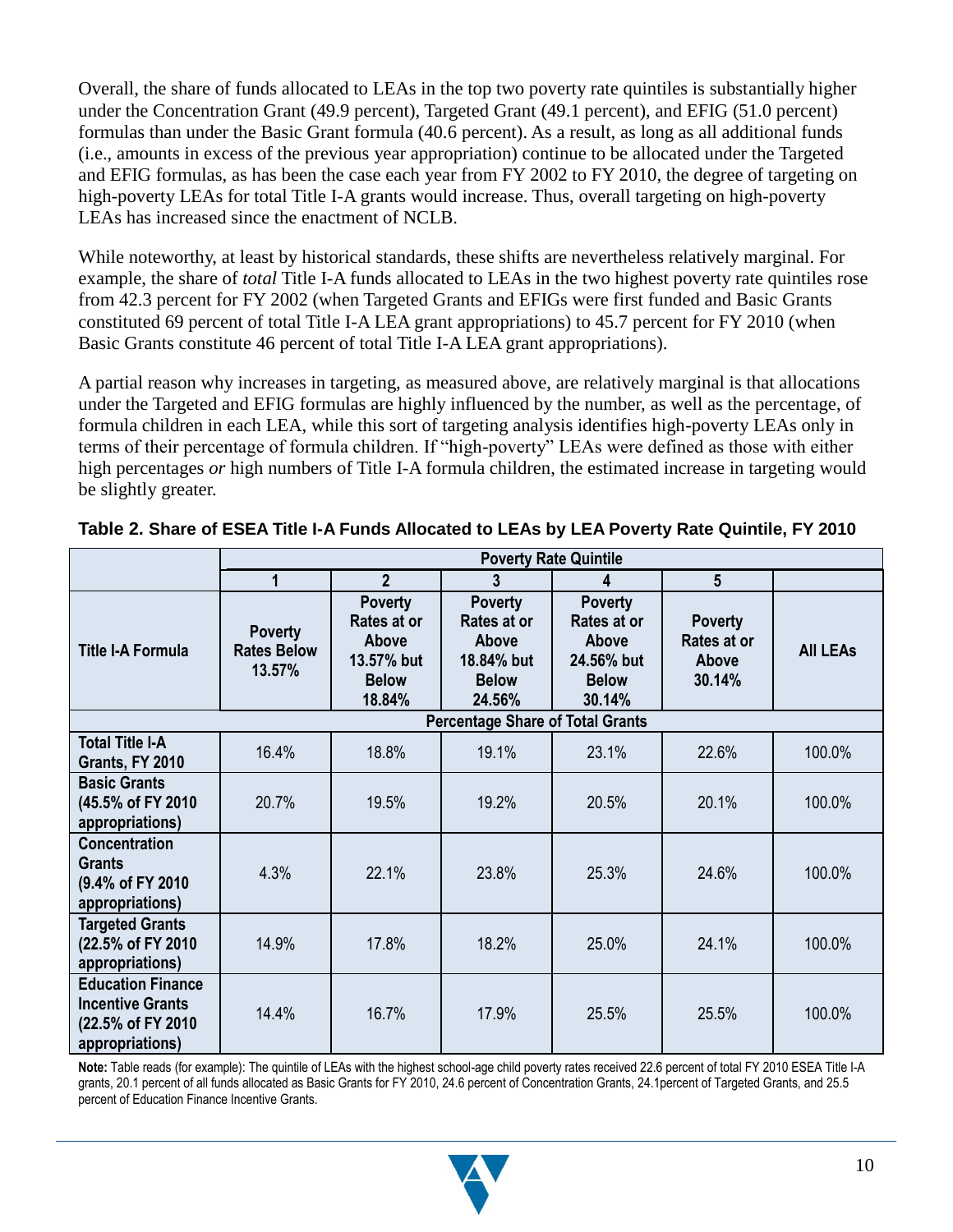#### **Suballocation of LEA Grants to Schools**

Unlike almost all other federal elementary and secondary education programs, most Title I-A funds are allocated to individual schools, although LEAs retain substantial discretion to control the use of a significant share of Title I-A grants at a central district level. On average, in 2004–05, 74 percent of Title I-A funds received by LEAs was allocated to individual schools (a decline from 83 percent in 1997–98), with the remaining 26 percent used for LEA-level activities (5 percent for program administration and 21 percent for LEA-managed services to students and staff of participating schools, such as professional development, transportation related to school choice options, and supplemental educational services provided to students from low-income families who attend schools identified for improvement).<sup>5</sup>

With limited exceptions,<sup>f</sup> LEAs must generally rank their public schools by their percentage of pupils from low-income families. First, they must serve all public schools, whatever their grade level, where the percentage of students from low-income families is 75 percent or more. If funds are insufficient to serve all such schools, then schools are to be selected in rank order, based on their percentage of students from low-income families.

After serving all schools in the LEA with a percentage of students from low-income families of 75 percent or more, if any funds remain available LEAs are to select additional schools to be served in rank order, based on their low-income student percentage. *At this stage, LEAs may choose to consider only schools at one or more grade levels—elementary, middle, or high schools.* All participating schools must generally have a percentage of children from low-income families that is at least as high as the LEA's average,<sup>8</sup> or 35 percent (25 percent in the case of LEAs participating in certain school desegregation programs), whichever of these two figures is lower, although LEAs have the option of setting school eligibility thresholds higher than the minimum in order to concentrate available funds on a smaller number of schools.

There is a degree of ambiguity under the current Title I-A statute regarding the concept of the "eligibility" of schools to participate in the program. Under the provisions of ESEA Section 1113, all schools that have a percentage of students from low-income families at or above the LEA average, or 35 percent, whichever is lower, plus schools covered by the discretionary options in Sec.  $1113(b)(1)(B)$ –(D), may be selected to participate in Title I-A in full compliance with the statute. All of these schools are "eligible" for Title I-A participation and grants in the "plain English" sense that they would be "eligible" to participate in the program. However, there is a subtle, but potentially significant, distinction that can be made between the "LEA average" and "35 percent" criteria. The LEA average criterion is found in Sec.  $1113(a)(2)$ , under the heading "Eligible School Attendance Areas," while the 35 percent criterion, in Sec. 1113(b)(1)(A), under "Local Educational Agency Discretion," is an option that LEAs *may* invoke, if they choose to do so.

Until quite recently there has never been a functional need to define the term "eligibility" with complete precision, and the Department of Education (ED) has never done so in a document that is more detailed than the authorizing legislation. However, as described elsewhere in this report, under current policy guidance certain schools that are "eligible for" but do not participate in Title I-A may receive assistance

<sup>&</sup>lt;sup>g</sup> If the LEA is considering only schools at selected grade levels, they may use either the overall LEA average or the average for the selected grade level(s) as the eligibility threshold.



<sup>&</sup>lt;sup>f</sup> For example, LEAs with enrollment of one thousand or fewer students, or with only one school per grade span, are exempt from these school selection requirements. Also, LEAs may serve schools that are not eligible in the current year if they were eligible to participate in Title I-A during the preceding year.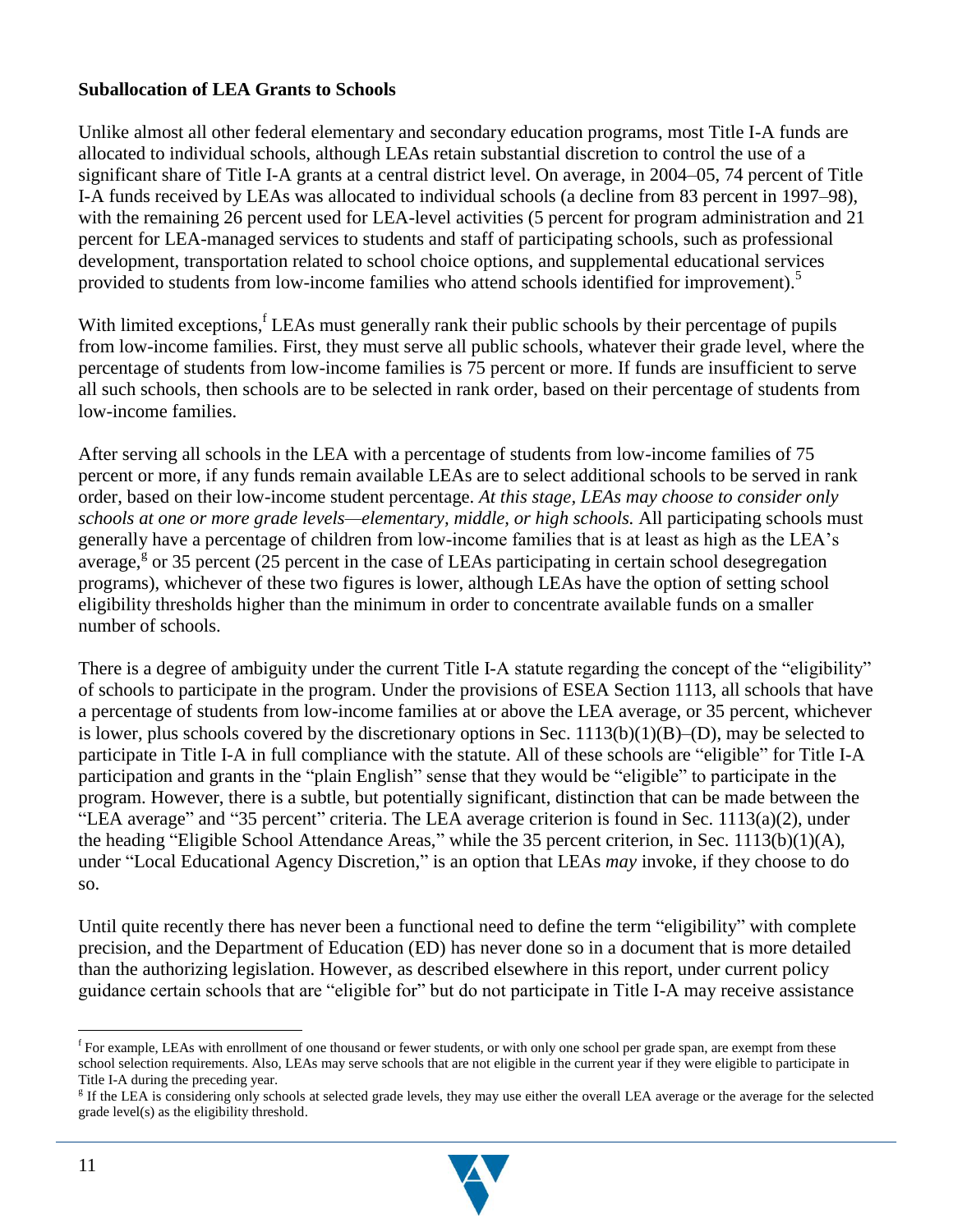under the Title I School Improvement Grant program, as well as priority consideration under some ED discretionary grant programs. As a result, the ambiguity regarding the identification of all schools eligible for but not receiving Title I-A grants has become more significant and problematic.<sup>h</sup>

Schools are automatically eligible for Title I-A if they have a percentage of children from low-income families that is at least as high as the LEA's average. Additionally, an LEA may deem a school eligible for Title I-A if at least 35 percent of its children are from low-income families. LEAs have the option of setting school eligibility thresholds higher than the minimum in order to concentrate available funds on a smaller number of schools.

Once schools are selected, Title I-A funds are allocated among them (and reserved for services to eligible private school pupils living in the same school attendance areas) in proportion to their number of pupils from low-income families. In almost all cases, the data used to determine which pupils are from lowincome families for the distribution of funds to schools are not the same as those used to identify schoolage children in poor families for purposes of calculating allocations to states and LEAs. This is because data are not typically available on the number of school-age children enrolled in a school, or living in a residential school attendance zone, with income below the standard federal poverty threshold. Such "population in poverty" estimates, as used in the standard formulas for allocation of funds to states and LEAs (discussed above), are usually available only for LEAs overall, counties, and states.

Thus, while LEAs may use Census estimates of school-age children in poor families for school selection and allocation, if available, the vast majority of LEAs use available proxies for low-income status. The Title I-A statute allows LEAs to use the following low-income measures: (a) eligibility for free and reduced-price school lunches; (b) eligibility for Temporary Assistance to Needy Families (TANF); or (c) eligibility for Medicaid. LEAs may also develop and use a composite of two or more of these measures for example, school-age children in families receiving TANF or Medicaid benefits. At the level of individual schools, the most commonly used criterion for determining whether pupils are from lowincome families is eligibility for free and reduced-price school lunches. According to the most recent relevant data, approximately 90 percent of LEAs receiving Title I-A funds use free and reduced-price school lunch data—usually alone, sometimes in combination with other authorized criteria—to select Title I-A schools and allocate funds among them.<sup>6</sup>

The income eligibility thresholds for free and reduced-price lunches are higher than the poverty levels used in the allocation formulas to states and LEAs: 130 percent of the poverty income threshold for free lunches, and 185 percent for reduced-price lunches. The percentage of students from low-income families for each public school is usually measured directly, although, as is discussed below, LEAs may choose to measure this percentage indirectly for middle or high schools, based on the measured percentages for the feeder elementary or middle schools that students attended previously.

After data have been compiled on the percentage of pupils from low-income families who are either enrolled in an LEA's public schools or residing in the attendance areas served by such schools, available Title I-A funds are allocated among these schools in rank order, beginning with the schools with the highest poverty rates, until no further funds are available. Again, LEAs may choose to consider only



<sup>&</sup>lt;sup>h</sup> It appears that ED is leaving the determination of which schools are eligible for but not participating in Title I-A to LEAs and SEAs. In reporting on the eligibility of schools to participate in Title I-A in the Common Core of Data, LEAs and SEAs are generally including all public schools at or above the LEA average but including schools below the LEA average but at or above 35 percent only in cases where they invoke the option in Sec. 1113(b)(1)(A). To be sure that all schools at or above 35 percent but below the LEA average are included in SIG eligibility, one might request that ED clarify its policy guidance on this point.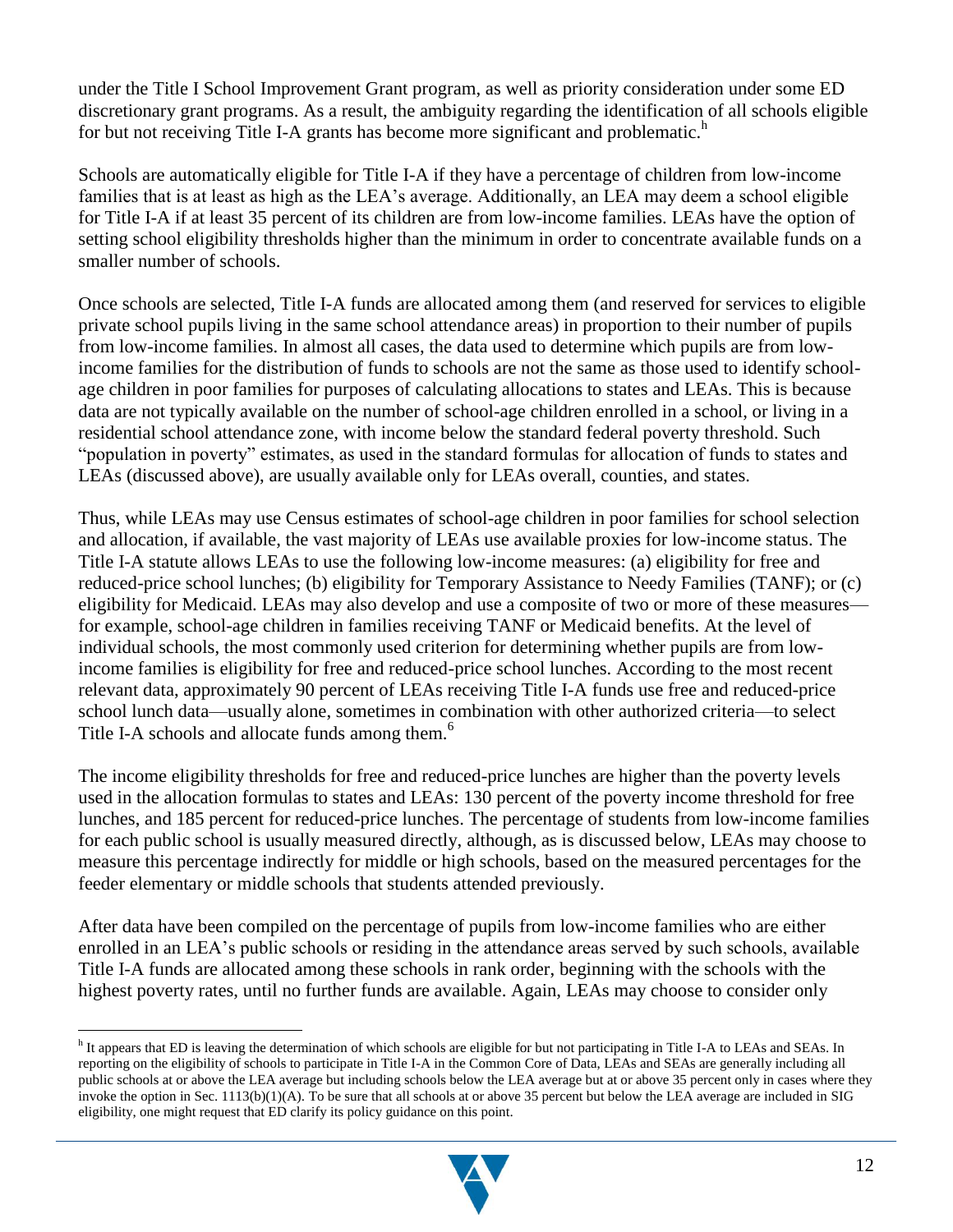schools of selected grade levels (e.g., only elementary schools) in determining eligibility for grants, as long as all schools at any grade level with 75 percent or more of pupils from low-income families receive grants.

Funds are allocated among schools selected to receive Title I-A grants in proportion to their number of pupils from low-income families, although grants to eligible schools per pupil from a low-income family need not be equal for all schools. LEAs may choose to provide higher grants per child from a low-income family to schools with higher percentages of such pupils (e.g., higher grants per child to a school where 70 percent of pupils are from low-income families than to a school where 40 percent of pupils are from low-income families). If an LEA provides Title I-A funds to any schools with low-income pupil percentages below 35 percent, then it must provide a minimum amount of funds per child from a lowincome family—equal to at least 125 percent of the LEA's Title I-A grant per child from a low-income family—to each participating school.

In the 2004–05 school year, an estimated 56 percent of all public schools in the nation received Title I-A grants. This included 82 percent of public schools in the highest quartile with respect to their percentage of pupils in low-income families, declining to 37 percent of schools in the lowest quartile.<sup>7</sup>

Similarly, the share of funds to be used by each recipient LEA to serve educationally disadvantaged pupils attending private schools is determined on the basis of the number of children from low-income families living in the residential areas served by public schools selected to receive Title I-A grants. LEAs may use for this purpose either the same source of data used to select and allocate funds among public schools (i.e., usually free and reduced-price school lunch data) or one of a specified range of alternatives.<sup>1</sup>

## **Why Is the Share of Title I-A Funds Received by High Schools So Low?**

According to ED, "under Title I, elementary schools received 76 percent of the school allocations, considerably more than their share of the nation's low-income students (57 percent). Middle schools received 14 percent of Title I funds and enrolled 20 percent of all low-income students, while high schools received 10 percent of Title I funds and enrolled 22 percent of all low-income students.<sup>38j</sup> In terms of the proportion of schools at each level that receive Title I-A grants, elementary schools are 80 percent more likely than secondary schools to receive Title I-A grants.<sup>k</sup>

As is shown in Appendix Tables A1a and A1b, in almost every state a substantial number of high schools with relatively high percentages of students from low-income families are reported as not being eligible to participate in Title I-A. For example, as shown in Appendix Table 1b, for the 2008–09 school year there were almost 1,300 high schools in the nation with 50 percent or more of their students from low-income families that are reported as not currently eligible to participate in Title I-A.

<sup>&</sup>lt;sup>k</sup> Seventy percent of public elementary schools were found to participate in Title I-A, compared to 39 percent of secondary (middle plus high) schools.



 $\overline{a}$ <sup>i</sup> According to the ED policy guidance document "Local Educational Agency Identification and Selection of School Attendance Areas and Schools and Allocation of Title I Funds to Those Areas and Schools" (p. 16), "To obtain a count of private school children, an LEA may use: (1) The same poverty data it uses to count public school children. (2) Comparable poverty data from a survey of families of private school students that, to the extent possible, protects the families' identity. The LEA may extrapolate data from the survey based on a representative sample if complete actual data are not available. (3) Comparable data from a different source, such as scholarship applications, so long as the income level for both sources is generally the same. (4) Proportional data based on the poverty percentage of each public school attendance area applied to the total number of private school children who reside in that area. (5) An equated measure of low-income correlated with a measure of low-income used to count public school children."

j Some LEAs also use Title I-A funds to serve pre-kindergarten students. Overall, only 1–2 percent of Title I-A participants are at this level, and these students will not be discussed further in this document.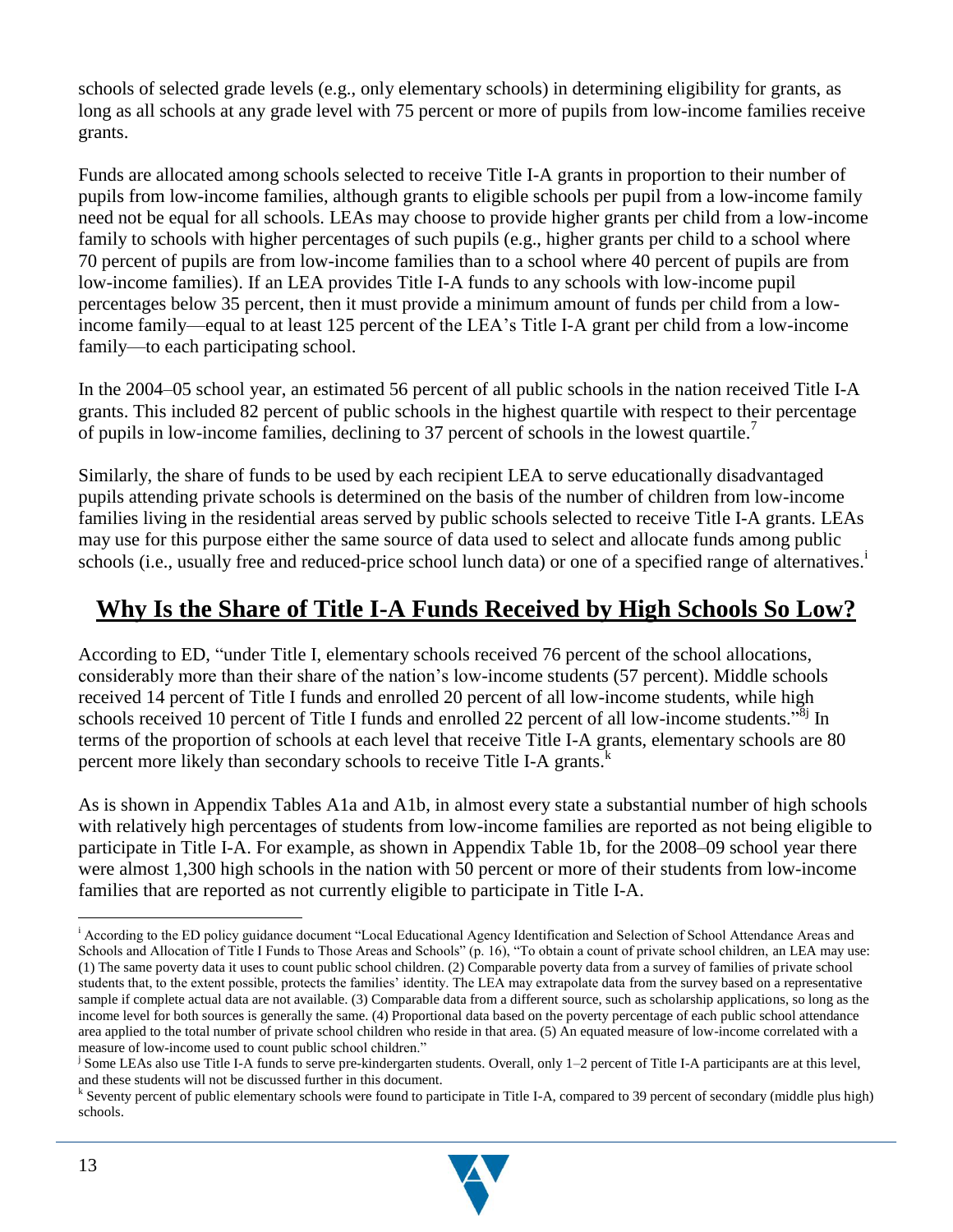#### **Elementary and Middle Schools More Often Selected Than High Schools**

The relatively low share of Title I-A funds being allocated to middle and high schools has resulted from two factors. A constraint underlying both of these factors is the limited availability of Title I-A appropriations, which forces LEAs to serve only some of their eligible schools, whatever their grade level. In dealing with this constraint, LEAs have tended to use their discretion to focus funds on selected grade levels (after all schools with 75 percent or more from low-income families are served) to concentrate assistance on elementary and, to a lesser extent, middle schools. This pattern may result from a variety of factors, including: (a) institutional inertia, (b) a desire to reach students before they have an opportunity to drop out of school, or (c) an assumption that services focused on the earlier grades might have greater long-term effects than those focused on middle or high school students. An examination of the latter assumption is beyond the scope of this report, but at the least, it should be mentioned that it overlooks the tendency of the positive effects of many early education programs to "fade out" over time if not supplemented by additional compensatory education services in later grades,<sup>1</sup> as well as the existence of many programs that have proven effective in improving the educational achievement of disadvantaged middle and high school students, whatever the quality of education they received in earlier grades.<sup>m</sup>

#### **Reported Low-Income Student Percentages Are Diluted in High Schools**

Second, the reported percentage of pupils from low-income families is lower on average for middle and especially high schools than for elementary schools. There are at least three reasons for this: (1) high schools tend to serve larger, less homogeneous populations than elementary schools; (2) many high school students drop out of school before graduating, and these include a disproportionate share of students from low-income families; and (3) older students are less likely than those in earlier grades to participate in the free and reduced-price school lunch programs, even when they are eligible to do so. These factors are reflected in the average percentage of students receiving free or reduced-price lunches in schools by grade level. For the 2008–09 school year, an average of 49 percent of students in public elementary schools received free or reduced-price school lunches, compared to 44 percent of students attending middle schools, and 36 percent of students attending high schools.<sup>n</sup> As a result, even if LEAs treated schools at all grade levels equally in the selection of schools to participate in Title I-A, substantially fewer high or (to a lesser extent) middle schools would participate in comparison to elementary schools. To the extent that LEAs exercise their discretion to focus Title I-A funds only on certain grade levels, this imbalance is amplified.

The Title I-A program is intended to target resources on LEAs and schools with concentrations of students from low-income families. As was discussed above, in three of the four formulas for allocation of Title I-A funds to LEAs, "concentration" is defined in two different ways—as high percentages *or* high numbers of school-age children from poor families. However, in the allocation of Title I-A funds to schools within LEAs, only the percentage of students from low-income families is considered when selecting which schools will receive grants; the number of students from low-income families in these schools is considered only when determining the amount of funds to be allocated to schools after they

<sup>n</sup> These calculations were based on school-level data from the U.S. Department of Education, National Center for Education Statistics, Common Core of Data (CCD). In making these calculations, public schools serving multiple grade levels, or schools for which no grade was indicated in the CCD, were excluded.



<sup>&</sup>lt;sup>1</sup> See, for example, Arthur J. Reynolds et al., "The State of Early Childhood Intervention: Effectiveness, Myths and Realities, New Directions," *Focus* 1, no. 19 (summer/fall 1997); and Valerie E. Lee and Susanna Loeb, "Where Do Head Start Attendees End Up? One Reason Why Preschool Effects Fade Out," *Educational Evaluation and Policy Analysis* 17, no. 1 (March 1995).

m See, for example, James J. Kempel, et al., "The Enhanced Reading Opportunities Study" (Washington, DC: U.S. Department of Education, National Center for Education Evaluation and Regional Assistance, January 2008).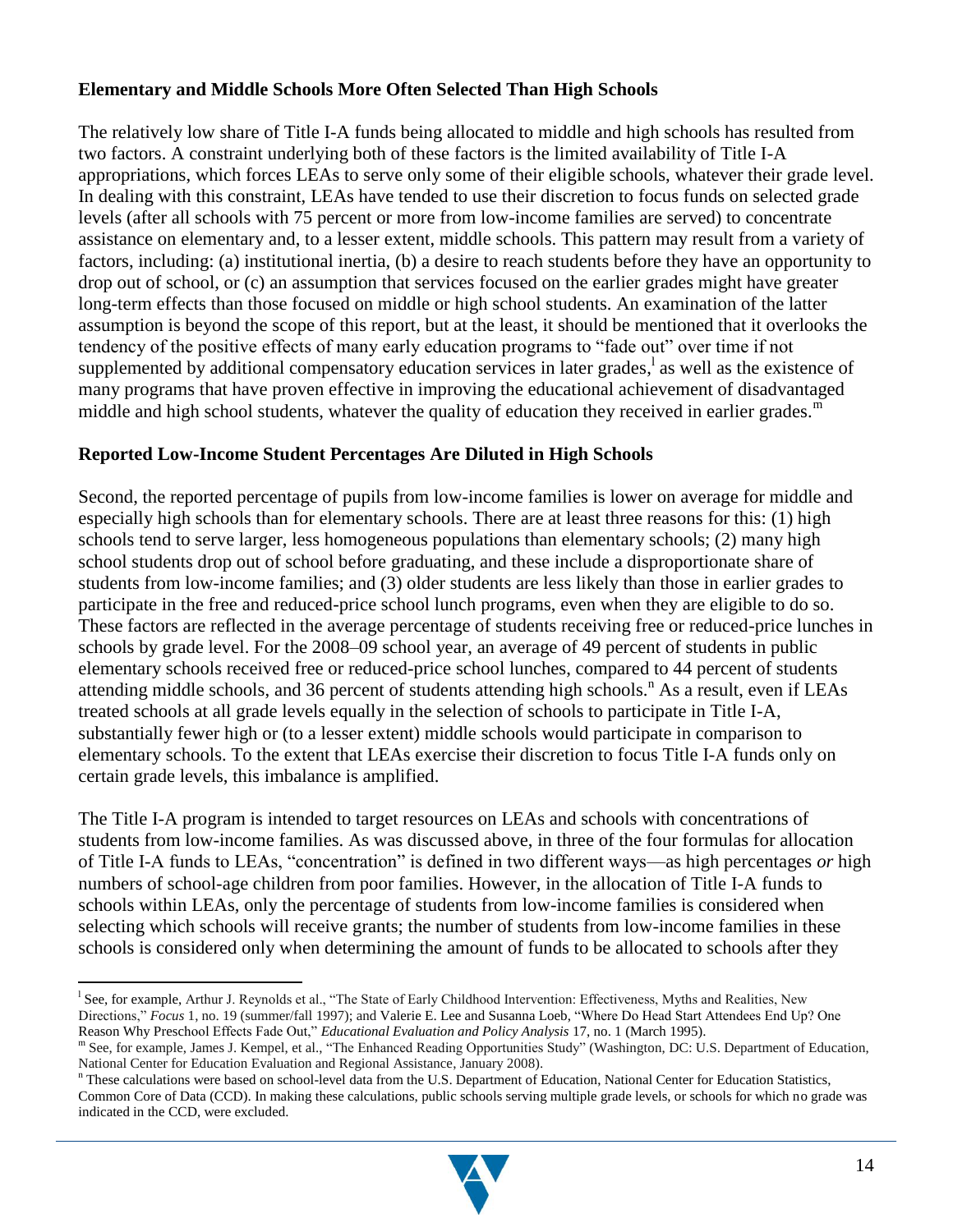have been selected to participate. This divergence in policy is inconsistent, and it disadvantages larger schools, which may often have larger numbers of students from low-income families even when they have lower percentages of such students. Prior to enactment of the Improving America's Schools Act of 1994 (IASA), LEAs had discretion to define "concentration" in terms of either the number or the percentage of students from low-income families in selecting schools to participate in Title I-A. The IASA provision was adopted to avoid situations in which an LEA might choose to serve a large school with an exceptionally low percentage of students from low-income families ahead of a school with a very high percentage but a marginally smaller number of such students, but the complete elimination of consideration of numbers of students may lead to undesirable consequences as well.

To illustrate this phenomenon, consider an elementary, middle, and high school in the same LEA, each having the national average enrollment size and percentage of students from low-income families. As noted above, the directly measured percentage of students from low-income families would be 49 percent for the elementary school, 44 percent for the middle school, and 36 percent for the high school. The enrollment levels would be 444 students for the elementary school, 578 for the middle school, and 874 for the high school. When considering only the percentage of students from low-income families, the elementary school has the highest "concentration" of such students, followed by the middle school, and, finally, the high school. However, if one were to define "concentration" also by the number of students from low-income families, the order would be reversed, with the high school having the greatest number of such students (318), followed by the middle school (253), and, finally, the elementary school (220).

To address this concern, the priority threshold for high schools and middle schools could be reduced in order to facilitate a more equitable distribution of Title I-A funds across grade spans. Options for doing so are discussed below (see page 23).

#### **An Authorized Alternative Method for Measuring Low-Income Student Percentages in High Schools: The Feeder Pattern**

Under current policy, an option exists to address the lower rates of students from low-income families as directly measured—in high and middle schools. LEAs may use "feeder pattern" data to project rates of students from low-income families for middle or high schools based on the rates for the lower-level schools that "feed" students to them.<sup>o</sup> Given the lower rate of participation by high school students in the free and reduced-price lunch programs, as well as the disproportionately large dropout rates for students from low-income families, such feeder pattern projections might better reflect the demographic composition of high schools than direct measures.

To illustrate such feeder pattern projections, consider the simplified, hypothetical case of an LEA with four elementary schools, each with an enrollment of five hundred students; two middle schools, also with an enrollment of five hundred students each; and one high school with an enrollment of one thousand students. In this highly simplified example, it is assumed that schools at each level have an average percentage of students from low-income families that is equal to the national average for schools at that level—e.g., 49 percent for the elementary schools, 44 percent for the middle schools, and 36 percent for the high schools. The LEA average is 42 percent. However, for the elementary and middle schools, the rates for individual schools vary from this average, as shown in **Table 3**.

<sup>&</sup>lt;sup>o</sup> Note that when an LEA elects to use the feeder pattern, it determines the districtwide average of poverty based on actual poverty data for school percentages of students from low-income families, not projected data.

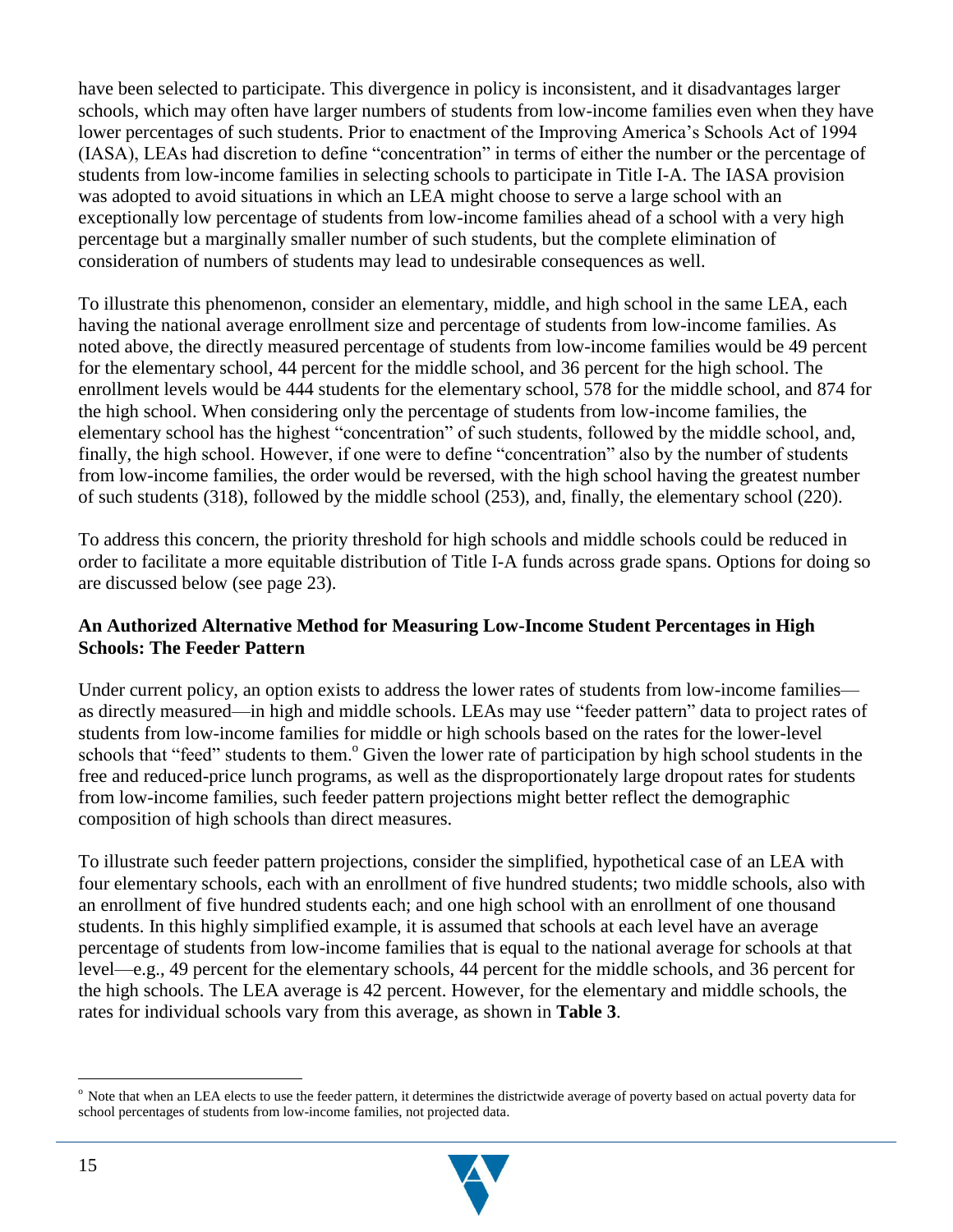**Table 3. Effects of Feeder Pattern Projections of the Percentage of Students from Low-Income Families for High Schools: A Simplified, Hypothetical Example**

| <b>Grade Level</b>       | <b>School</b> | Percentage of Students from Low-<br><b>Income Families: Directly Measured</b> | Percentage of Students from Low-<br><b>Income Families: Feeder Pattern</b><br><b>Projections</b> |
|--------------------------|---------------|-------------------------------------------------------------------------------|--------------------------------------------------------------------------------------------------|
|                          | A             | 59%                                                                           |                                                                                                  |
|                          | B             | 69%                                                                           | NA                                                                                               |
| <b>Elementary School</b> | ⌒             | 39%                                                                           |                                                                                                  |
|                          |               | 29%                                                                           |                                                                                                  |
|                          |               | 54%                                                                           | 64%                                                                                              |
| <b>Middle School</b>     |               | 34%                                                                           | 34%                                                                                              |
| <b>High School</b>       | G             | 36%                                                                           | 49%                                                                                              |

Schools are automatically eligible for Title I if they have a percentage of children from low-income families that is at least as high as the LEA's average. Additionally, an LEA may deem a school eligible for Title I if at least 35 percent of its children are from low-income families.

Therefore, in this simplified example, schools A, B, and E would be automatically eligible for Title I-A grants, because they have percentages of students from low-income families above the district average of 42 percent. Schools C and G are potentially eligible for Title I-A grants, since these schools have percentages of students from low-income families at or above 35 percent.

However, if only the directly measured percentages of students from low-income families were considered, even if the LEA did not choose to focus on a particular grade level, it is most likely that only elementary schools A and B plus middle school E would be served, as they have the highest low-income student rates and it is likely that the LEA would run out of funds before moving on to the next tier (elementary school C and the high school last among potentially eligible schools).

Feeder pattern projections involve the calculation of the average percentage of students from low-income families for the elementary schools previously attended by students attending a middle or high school, and then projecting that rate onto the middle or high school. In the hypothetical example illustrated in Table 3,<sup>p</sup> assume that graduates of elementary schools A and B attend middle school E, graduates of elementary schools C and D attend middle school F, and graduates of all four elementary schools eventually attend the LEA's single high school. Thus, if the LEA estimated rates for the middle schools and high school based on the feeder elementary schools, the projected rates would be 64 percent for middle school E, 34 percent for middle school F, and 49 percent for the high school. This would not guarantee that the high school would be able to participate in Title I-A, especially if the LEA chose not to consider the high school for participation (and all of the LEA's schools were below 75 percent), but it would make it much more likely that the high school, as well as middle school E, could participate if the LEA used feeder pattern projections and treated all grade levels equally.

Implementation of such feeder pattern projections should not involve substantial administrative burdens. In a district with residential attendance zones, the LEA staff would know what percentage of each elementary school's graduates attend each middle school,, and what percentage of each middle school's



<sup>&</sup>lt;sup>p</sup> Feeder pattern projections could also be implemented by projecting elementary school rates of students from low-income families onto middle schools, then projecting middle school rates onto high schools.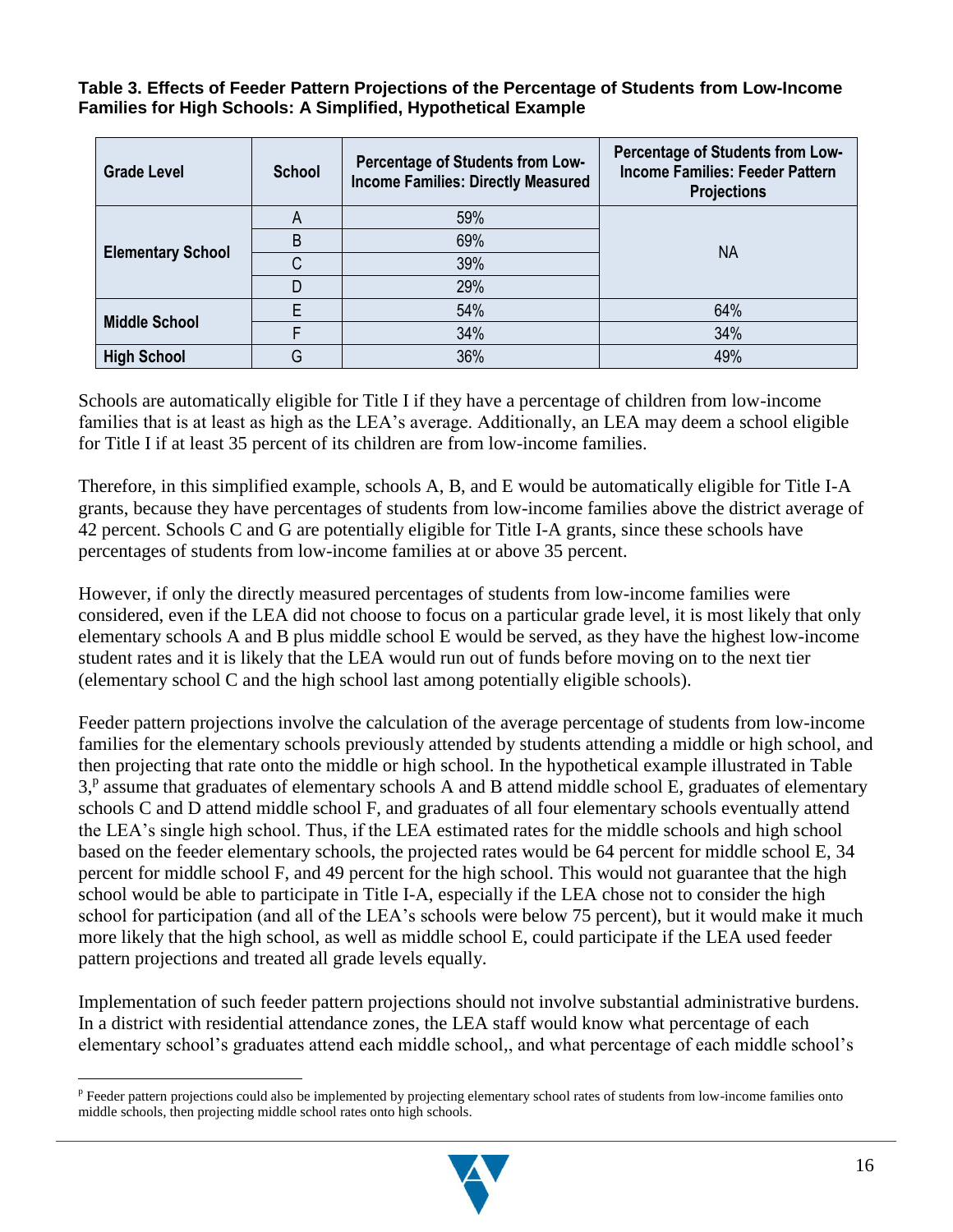graduates attend each high school. In an open enrollment situation, if the district does not already survey middle/high school students to determine what schools they previously attended, it should be straightforward and easy for them to conduct a survey to determine this. Nevertheless, this feeder pattern policy is rarely implemented; the most recent, relevant survey indicates that only 4 percent of LEAs exercise the authority to use feeder pattern projections to calculate the percentage of students from lowincome families for high schools.<sup>9</sup>

#### **Impact of the Feeder Pattern: Real-World Examples**

Beyond such purely hypothetical cases, it would, of course, be preferable to analyze the potential impact of the use of feeder pattern projections on actual LEAs. Unfortunately, data on the enrollment relationships among elementary, middle, and high schools are not published for LEAs. However, one can perform such analyses based on published data for one category of LEAs—those with multiple elementary (and middle) schools but only one high school, since it can be assumed that students from all of the LEA's elementary schools, if they remain in the LEA (and in school), attend the single LEA high school.

**Tables 4 and 5** summarize data from a selection of twenty such LEAs. The LEAs were selected at random except that each of them has a single high school that is not reported as being eligible to participate in Title I-A, while it has multiple elementary schools, at least some of which are reported as being eligible. Each LEA also has one or more middle schools, which may or may not be reported as eligible for Title I-A. These data are for the 2008–09 school year, and are published by the National Center for Education Statistics, U.S. Department of Education (Common Core of Data).<sup>q</sup> The twenty LEAs are identified as simply "A" through "T" in the table, while a note following the table lists the LEAs involved.

**Table 4** lists the percentage of each LEA's elementary, middle, and high schools that is reported as being eligible for Title I-A grants. As indicated in this table, in each of the twenty LEAs as much as 100 percent of the elementary and/or middle schools are reported as being eligible for Title I-A, but none of the high schools is reported as being eligible to participate in the program.

**Table 5** provides (a) the directly measured percentage of students from low-income families for the LEA's high school; (b) the LEA average percentage of students from low-income families; (c) a projected percentage of students from low-income families for the LEA's high school if based on the feeder elementary schools; (d) the percentage point increase resulting from using the feeder pattern (column c minus column a); and (e) whether the high school would be eligible for Title I-A after application of the feeder pattern projections.

<sup>&</sup>lt;sup>q</sup> The CCD is currently the only source of Title I-A–related data for all public schools in the nation. While the CCD provides very useful data on the percentage of students from low-income families and the reported Title I-A eligibility for each school, its utility would be greatly improved if it were modified in two respects. First, it would be valuable to know not simply whether schools are deemed eligible for Title I-A but also whether the schools actually received Title I-A grants. Second, it would also be very useful to know the exact data used by each LEA to select schools to participate in Title I-A; while in many, perhaps most, cases these data would be the reported percentages of students receiving free or reduced-price lunches (FRPL), in many LEAs other eligible data, or a combination of FRPL with other data, are used.

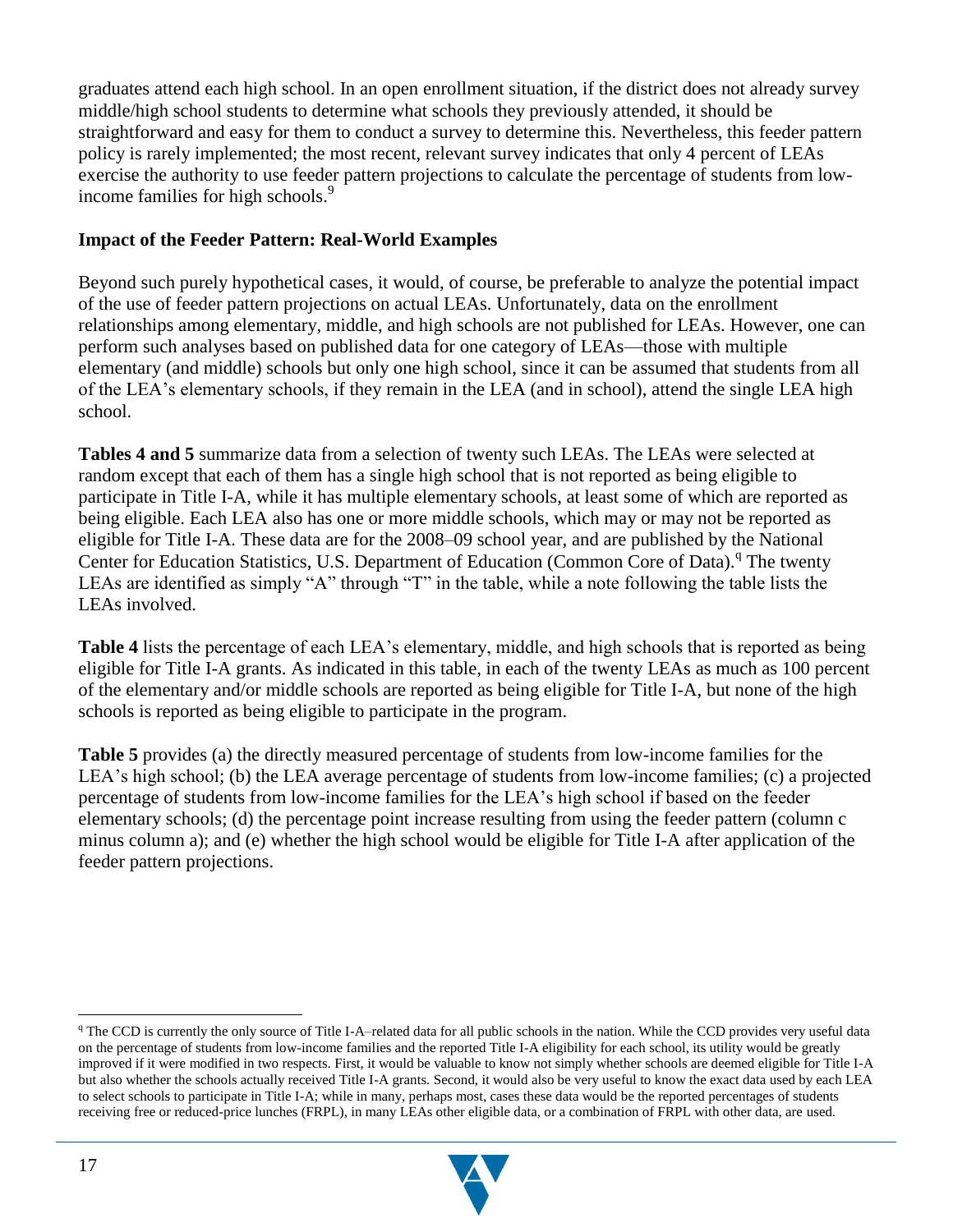**Table 4. Percentage of Elementary, Middle, and High Schools Reported as Eligible to Participate in Title I-A in Twenty LEAs Containing a Single High School That Is Not Reported as Eligible to Participate in Title I-A**

| <b>LEA</b>   | <b>Percentage of</b><br><b>Elementary Schools</b><br><b>Reported as</b><br><b>Eligible to Participate</b> | Percentage of<br><b>Middle Schools</b><br><b>Reported as</b><br><b>Eligible to Participate</b> | Percentage of<br><b>High Schools</b><br><b>Reported as</b><br><b>Eligible to Participate</b> |  |  |
|--------------|-----------------------------------------------------------------------------------------------------------|------------------------------------------------------------------------------------------------|----------------------------------------------------------------------------------------------|--|--|
| A            | 61.5%                                                                                                     | 0.0%                                                                                           | 0.0%                                                                                         |  |  |
| B            | 100.0%                                                                                                    | 0.0%                                                                                           | 0.0%                                                                                         |  |  |
| $\mathbf c$  | 60.0%                                                                                                     | 100.0%                                                                                         | 0.0%                                                                                         |  |  |
| D            | 100.0%                                                                                                    | 100.0%                                                                                         | 0.0%                                                                                         |  |  |
| E            | 45.5%                                                                                                     | 50.0%                                                                                          | 0.0%                                                                                         |  |  |
| F            | 60.0%                                                                                                     | 50.0%                                                                                          | 0.0%                                                                                         |  |  |
| G            | 100.0%                                                                                                    | 0.0%                                                                                           | 0.0%                                                                                         |  |  |
| H            | 57.1%                                                                                                     | 75.0%                                                                                          | 0.0%                                                                                         |  |  |
|              | 50.0%                                                                                                     | 0.0%                                                                                           | 0.0%                                                                                         |  |  |
| J            | 66.7%                                                                                                     | 0.0%                                                                                           | 0.0%                                                                                         |  |  |
| K            | 88.9%                                                                                                     | 60.0%                                                                                          | 0.0%                                                                                         |  |  |
| L            | 75.0%                                                                                                     | 100.0%                                                                                         | 0.0%                                                                                         |  |  |
| M            | 75.0%                                                                                                     | 100.0%                                                                                         | 0.0%                                                                                         |  |  |
| N            | 100.0%                                                                                                    | 0.0%                                                                                           | 0.0%                                                                                         |  |  |
| $\mathbf 0$  | 71.4%                                                                                                     | 0.0%                                                                                           | 0.0%                                                                                         |  |  |
| P            | 61.5%                                                                                                     | 0.0%                                                                                           | 0.0%                                                                                         |  |  |
| Q            | 60.0%                                                                                                     | 100.0%                                                                                         | 0.0%                                                                                         |  |  |
| $\mathsf{R}$ | 55.6%                                                                                                     | 50.0%                                                                                          | 0.0%                                                                                         |  |  |
| $\mathbf S$  | 100.0%                                                                                                    | 100.0%                                                                                         | 0.0%                                                                                         |  |  |
| T            | 75.0%                                                                                                     | 0.0%                                                                                           | 0.0%                                                                                         |  |  |

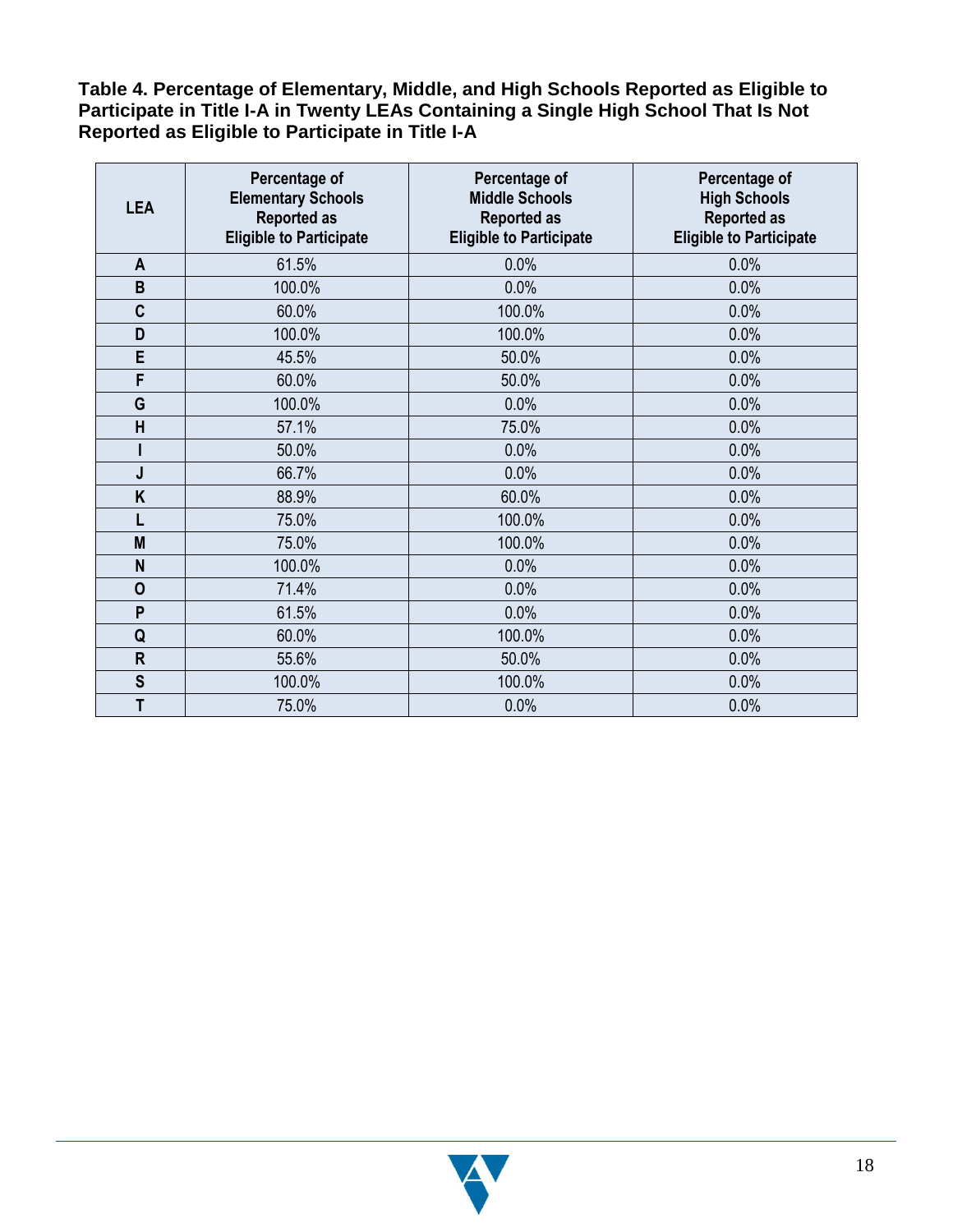#### **Table 5. Illustration of Potential Effects of Feeder Pattern Projections Based on Data for Twenty LEAs Containing a Single High School That Is Not Reported as Being Eligible to Participate in Title I-A**

| <b>LEA</b>              | <b>Directly Measured</b><br>Percentage of<br><b>LEA Average</b><br><b>Students from</b><br>Percentage of<br>Low-Income<br><b>Students from</b><br><b>Families for the</b><br>Low-Income<br><b>LEA's High</b><br><b>Families</b><br><b>School</b><br>24.4%<br>A |       | Projected<br>Percentage of<br><b>Students from</b><br>Low-Income<br><b>Families for the</b><br><b>LEA's High</b><br><b>School if Based</b><br>on the Feeder<br><b>Elementary</b><br><b>Schools</b> | <b>Percentage Point</b><br><b>Increase</b><br><b>Resulting from</b><br><b>Using the Feeder</b><br><b>Pattern</b> | <b>Would the High</b><br><b>School Be Eligible</b><br>for Title I-A after<br><b>Application of</b><br><b>Feeder Pattern</b><br><b>Projections?</b> |
|-------------------------|----------------------------------------------------------------------------------------------------------------------------------------------------------------------------------------------------------------------------------------------------------------|-------|----------------------------------------------------------------------------------------------------------------------------------------------------------------------------------------------------|------------------------------------------------------------------------------------------------------------------|----------------------------------------------------------------------------------------------------------------------------------------------------|
|                         |                                                                                                                                                                                                                                                                | 33.4% | 37.4%                                                                                                                                                                                              | 13.0                                                                                                             | Yes                                                                                                                                                |
| B                       | 64.7%                                                                                                                                                                                                                                                          | 73.6% | 78.6%                                                                                                                                                                                              | 13.9                                                                                                             | Yes*                                                                                                                                               |
| C                       | 27.5%                                                                                                                                                                                                                                                          | 63.1% | 42.1%                                                                                                                                                                                              | 14.6                                                                                                             | Yes                                                                                                                                                |
| D                       | 28.1%                                                                                                                                                                                                                                                          | 39.3% | 45.8%                                                                                                                                                                                              | 17.7                                                                                                             | Yes                                                                                                                                                |
| E                       | 26.4%                                                                                                                                                                                                                                                          | 38.2% | 46.7%                                                                                                                                                                                              | 20.3                                                                                                             | Yes                                                                                                                                                |
| F                       | 31.6%                                                                                                                                                                                                                                                          | 49.2% | 61.2%                                                                                                                                                                                              | 29.6                                                                                                             | Yes                                                                                                                                                |
| G                       | 25.2%                                                                                                                                                                                                                                                          | 26.0% | 27.0%                                                                                                                                                                                              | 1.8                                                                                                              | Yes                                                                                                                                                |
| H                       | 26.2%                                                                                                                                                                                                                                                          | 31.6% | 34.2%                                                                                                                                                                                              | 8.0                                                                                                              | Yes                                                                                                                                                |
|                         | 33.7%                                                                                                                                                                                                                                                          | 47.1% | 53.6%                                                                                                                                                                                              | 19.9                                                                                                             | Yes                                                                                                                                                |
| J                       | 11.5%                                                                                                                                                                                                                                                          | 16.4% | 19.8%                                                                                                                                                                                              | 8.3                                                                                                              | Yes                                                                                                                                                |
| K                       | 20.2%                                                                                                                                                                                                                                                          | 26.0% | 29.0%                                                                                                                                                                                              | 8.8                                                                                                              | Yes                                                                                                                                                |
|                         | 55.9%                                                                                                                                                                                                                                                          | 60.9% | 63.2%                                                                                                                                                                                              | 7.3                                                                                                              | Yes*                                                                                                                                               |
| M                       | 27.6%                                                                                                                                                                                                                                                          | 38.6% | 45.9%                                                                                                                                                                                              | 18.3                                                                                                             | Yes                                                                                                                                                |
| N                       | 21.8%                                                                                                                                                                                                                                                          | 32.6% | 38.0%                                                                                                                                                                                              | 16.2                                                                                                             | Yes                                                                                                                                                |
| $\mathbf 0$             | 10.5%                                                                                                                                                                                                                                                          | 16.3% | 19.9%                                                                                                                                                                                              | 9.4                                                                                                              | Yes                                                                                                                                                |
| P                       | 34.1%                                                                                                                                                                                                                                                          | 46.4% | 50.2%                                                                                                                                                                                              | 16.1                                                                                                             | Yes                                                                                                                                                |
| Q                       | 15.7%                                                                                                                                                                                                                                                          | 20.7% | 22.4%                                                                                                                                                                                              | 6.7                                                                                                              | Yes                                                                                                                                                |
| $\overline{\mathsf{R}}$ | 35.5%                                                                                                                                                                                                                                                          | 46.1% | 50.8%                                                                                                                                                                                              | 15.3                                                                                                             | Yes*                                                                                                                                               |
| S                       | 35.3%                                                                                                                                                                                                                                                          | 41.6% | 38.0%                                                                                                                                                                                              | 2.7                                                                                                              | Yes*                                                                                                                                               |
| T                       | 26.9%                                                                                                                                                                                                                                                          | 36.2% | 42.7%                                                                                                                                                                                              | 15.8                                                                                                             | Yes                                                                                                                                                |

**Note:** The LEAs included in this analysis are: Auburn City, AL, Sheffield City, AL, Bentonville School District, AR, Naugatuck School District, CT, Appling County, GA, Jacksonville School District 117, IL, Quincy School District 172, IL, Laporte Community School Corporation, IN, Urbandale Community School District, IA, Anderson County, KY, Nelson County, KY, Hobbs Municipal Schools, NM, Moriarty Municipal Schools, NM, Auburn City School District,, NY, Kingston City School District, NY, Choctaw/Nicoma Park, OK, Dubois Area School District, PA, North Hills School District, PA, Shaler Area School District, PA, and Alexandria City Public Schools, VA. Note that there is no correlation between the order in which these LEAs are listed in the preceding sentence and the order in which data based on them are provided in the table.

**\***In these cases, the high school would already have been potentially eligible under the "35% rule," if the LEA chose to apply it.

As illustrated in Table 5, in every case the directly measured percentage of students from low-income families is lower for the high school than the LEA average (although the difference is very small in the case of LEA G). In four cases (LEAs B, L, R, and S), the high school could be designated as eligible for Title I-A participation based on the "35% rule," but apparently these LEAs did not choose to exercise this

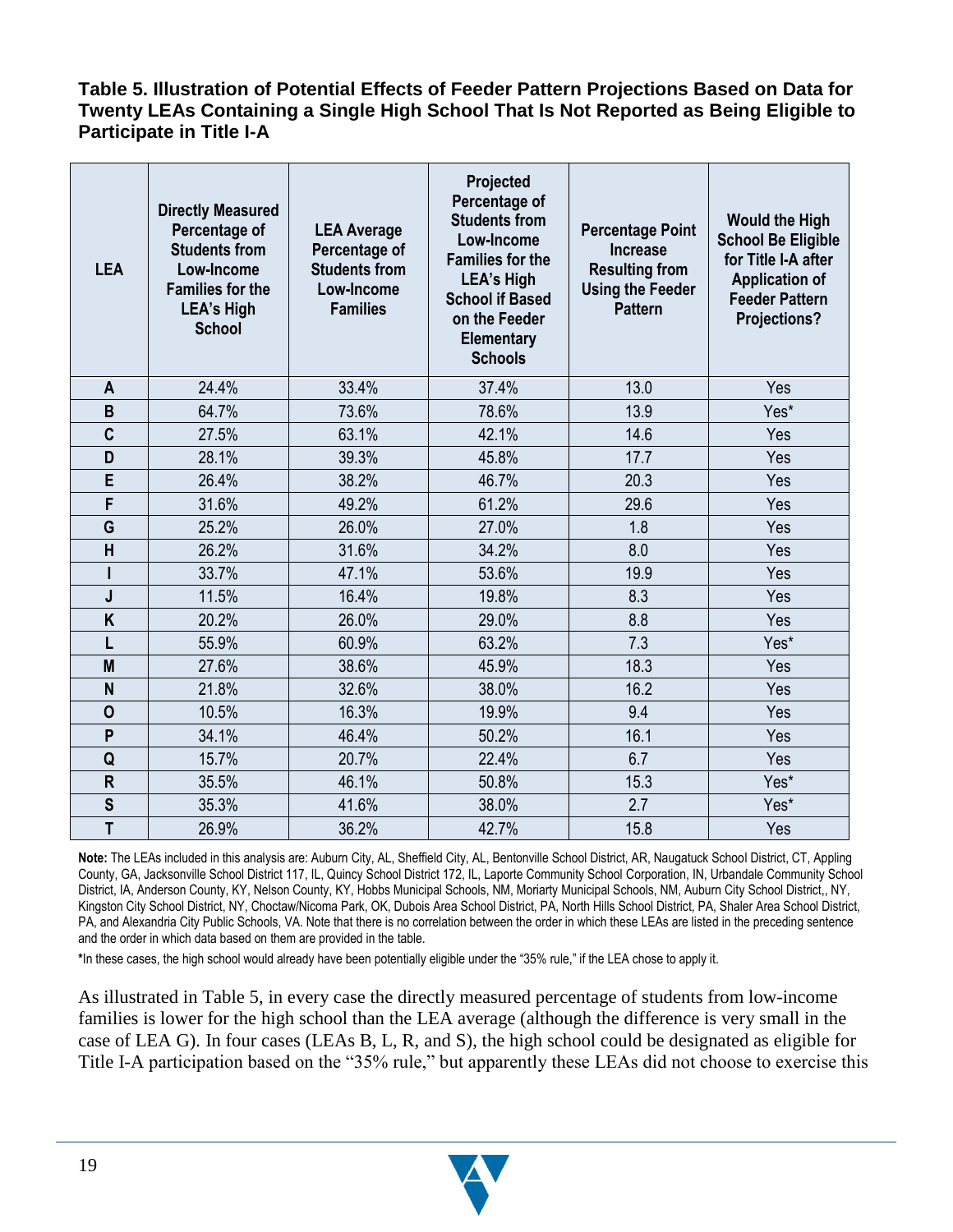option.<sup>r</sup> In eighteen of these twenty cases (all except LEAs C and S), the use of feeder pattern data would raise the projected percentage for the high school to a level above the LEA average, although in only one case (LEA B) is the projected percentage equal to 75 percent or above, thereby assuring the high school of participation (if LEA funds are sufficient). At the very least, this would make the high schools potentially eligible for Title I-A grants (i.e., the projected percentage of students for the high school would be equal to at least the lower of 35 percent or the LEA average). However, given the ability of LEAs to choose to serve only certain grade levels after serving all schools with a low-income student percentage of 75 percent or above, and limited funds, such use of feeder pattern projections would not, in itself, necessarily result in any of these high schools actually receiving funds. In other words, more widespread use of feeder pattern projections would likely increase substantially the number of high schools potentially eligible to receive Title I-A grants, but would not necessarily increase the number of high schools actually receiving grants to a significant degree unless accompanied by other policy changes and/or a large increase in total funding for the program.

### **Implications for High Schools**

The low Title I-A participation rates for middle and high schools are of concern both because resources may not be equitably distributed in relation to student need and because under current federal law, corrective actions and other consequences for failure to meet AYP standards need only be applied to schools that participate in Title I-A. Thus, the NCLB policies for addressing low performance may be largely overlooking a major sector of K–12 education.

In addition, the low rate of designation of high schools as being eligible for Title I-A, whether or not they actually receive Title I-A grants, will likely diminish their participation in the Title I School Improvement Grant (SIG) program. In addition to Title I-A LEA grants, which are allocated under the formulas described earlier in this report, Title I-A authorizes SIGs that are to be targeted on schools that fail to meet AYP for two consecutive years or more. States must generally reserve 4 percent of their total Title I-A LEA grant appropriations for SIGs, and in recent years, additional funds have been appropriated for this purpose as well. In general, only schools that receive or are eligible for Title I-A LEA grant funds are eligible to receive SIGs.

Additionally, ED has proposed common grant priorities for its discretionary grant programs for FY 2011 and beyond that would in many cases target funding to "persistently lowest-achieving schools."<sup>10</sup> The proposed definition of persistently lowest-achieving schools includes "any secondary school that is eligible for, but does not receive, Title I funds" that meets certain other criteria regarding student achievement levels and graduation rates. If this priority is implemented as proposed, it could exclude a number of low-performing high schools with high percentages of students in low-income families that are not classified as eligible for Title I-A grants.

Finally, it is noteworthy, yet puzzling, that the level of Title I-A funding per student from a low-income family in participating schools is considerably lower in high schools than in middle or elementary schools. According to a recent ED report, among "schools that actually received funding, the average Title I allocation per low-income student was \$664 in elementary schools, about 30 percent higher than in middle schools (\$502) and more than 40 percent higher than in high schools (\$451)<sup> $11$ </sup>. The ED report offers no explanation for this pattern. Potential explanations might include the possibility that high

 $\overline{a}$  $\Gamma$  That is, LEAs have the authority to classify a school as eligible for a Title I-A grant if the school has a percentage of students from lowincome families at or above 35 percent.

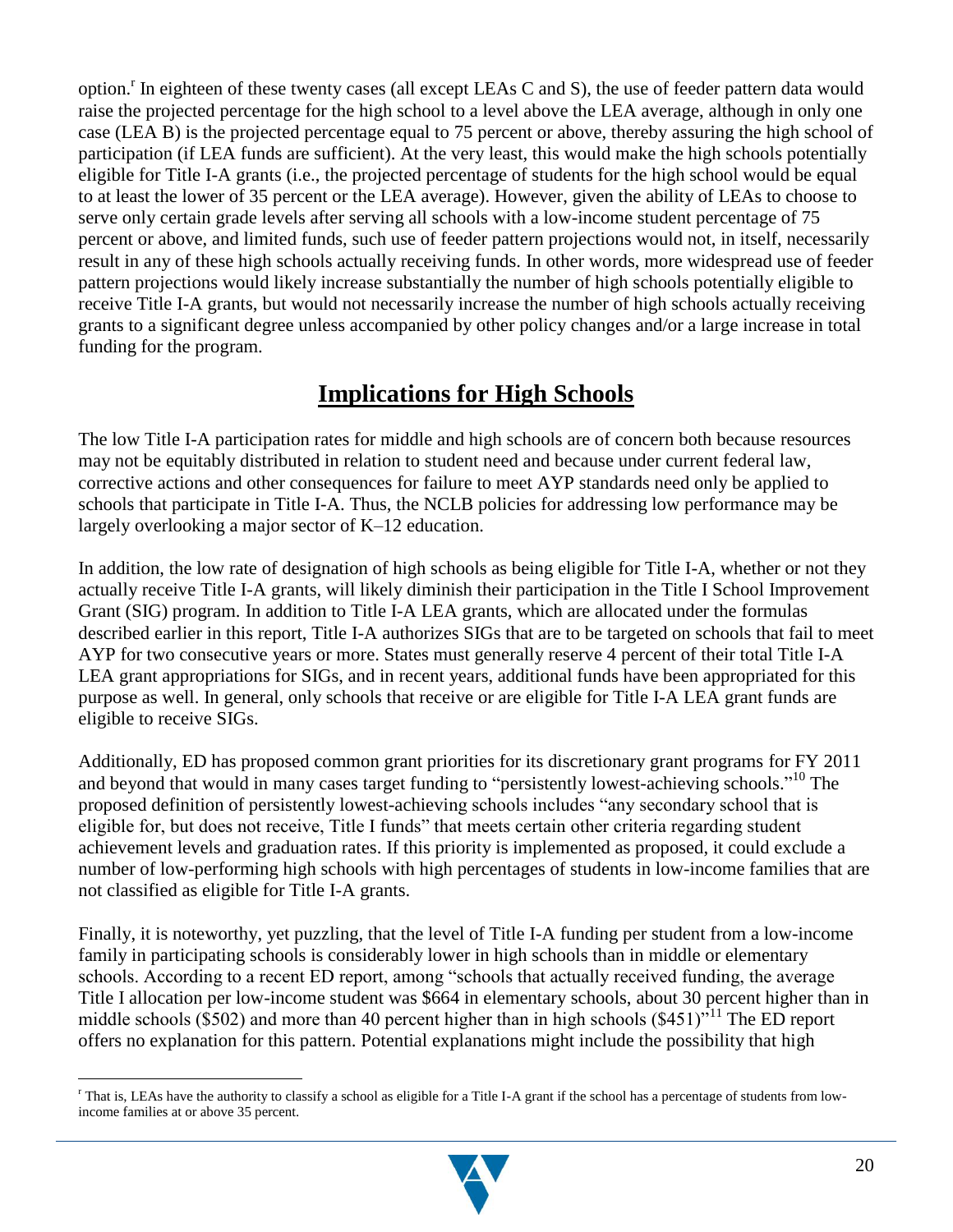schools are more likely to receive Title I-A grants in LEAs with very high poverty rates, where grants per student from a low-income family are lower for schools at all grade levels, or a pattern of LEAs providing more funds per low-income student to schools with higher reported percentages of students from lowincome families, implicitly favoring elementary and middle schools on average.

## **Possible Options for Increasing the Rate of Participation by High Schools in ESEA Title I-A**

Selected options for increasing the rate of participation by high schools in ESEA Title I-A programs are briefly discussed below. The discussion of each option includes background information plus a description of the probable consequences—both positive and potentially (and unintentionally) negative of implementing the option. While this is not always explicitly stated below, any of these options could be adopted in a form that only affects high schools, or that affects middle plus high schools.

In general, the primary potentially negative consequence of any of these options would be a possible reduction in Title I-A participation on the part of elementary or (less likely) middle schools, if the share of funds allocated to high schools should increase without a substantial increase in total Title I-A funding. This consequence could be ameliorated through inclusion of a provision to limit policy changes to "new" funds," allowing LEAs to continue to allocate the current dollar amount (although not the current percentage share) of funds to elementary and middle schools, while increasing high schools' share of future fund increases. At the same time, such a hold-harmless provision would limit the extent to which participation would increase for high schools, absent large increases in total Title I-A appropriations.

#### **1. Require use of feeder pattern projections when calculating the percentage of students from low-income families for high (and middle) schools.**

*Background:* LEAs are now authorized, but not required, to use middle and/or elementary school feeder pattern data to develop projected estimates of the percentage of students from low-income families in high schools. This option is currently exercised by only 4 percent of LEAs. Option 1 would require use of feeder pattern estimates, if higher than directly measured percentages, for high schools.

*Probable Consequences:* This could increase the rate of participation by high schools in Title I-A, but the effect could be small if LEAs continue to be allowed to select grade levels for Title I-A programs after serving (to the extent possible) all schools with a low-income student percentage of 75 percent or above. In other words, the only effect might be a marginal increase in the number of high schools meeting the 75 percent threshold for priority participation.

This would potentially increase the administrative burdens of Title I-A participation by LEAs, although this burden should generally be minor. Also, without a significant increase in Title I-A appropriations, it would likely reduce participation by elementary and/or middle schools to at least a marginal extent, unless current funding levels for these schools were protected by a holdharmless provision as discussed above.

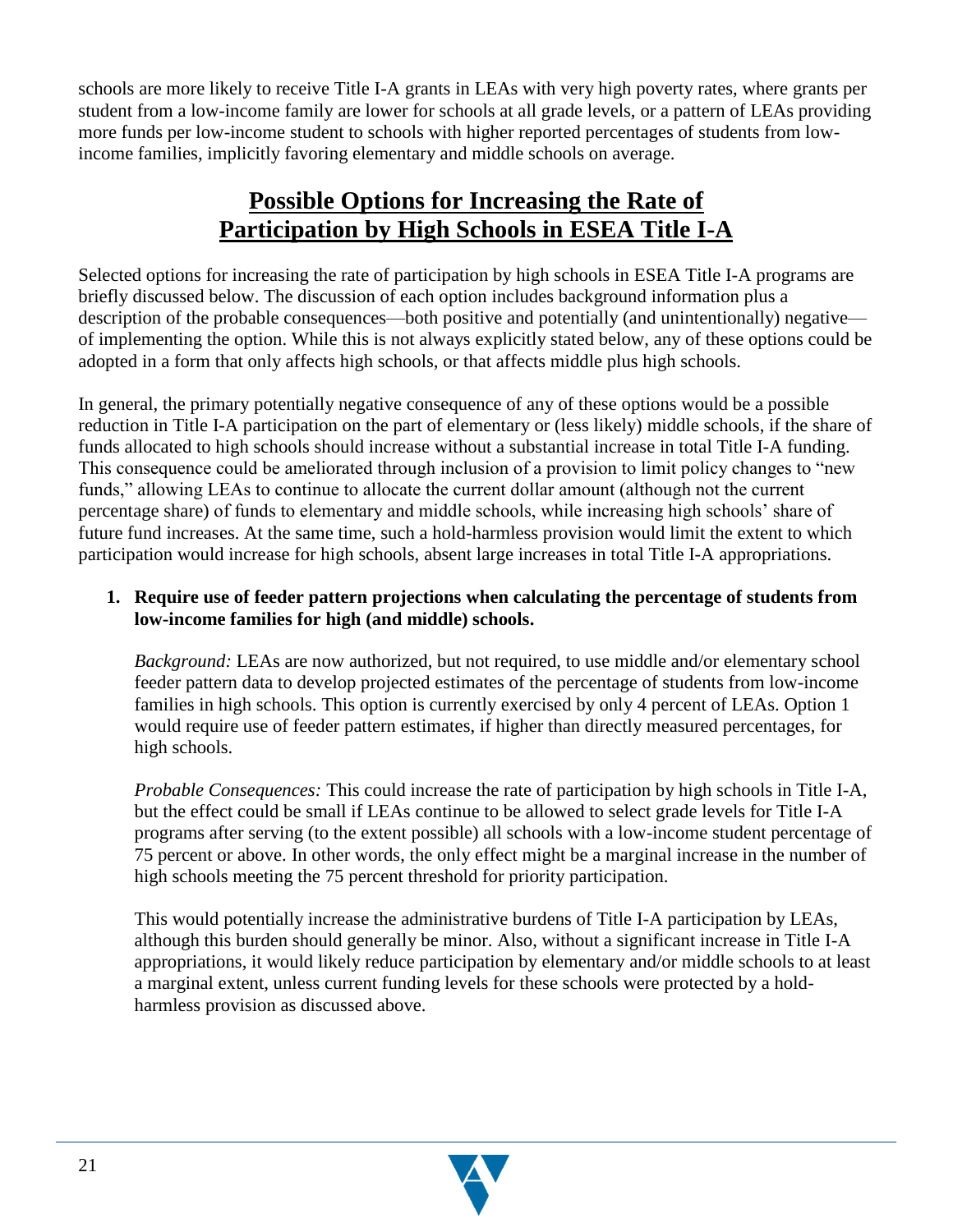#### **2. Clarify the Title I-A eligibility threshold by changing the provision allowing LEAs to deem schools with a low-income student rate at or above the lower of 35 percent or the LEA average from "may" to "shall."**

*Background:* Currently, schools are automatically eligible for Title I-A if they have a percentage of students from low-income families that is at or above the LEA average. Additionally, LEAs *may* designate any public school with a percentage of students from low-income families at or above 35 percent. Many LEAs do not exercise the 35 percent authority, likely because they run out of funds before reaching schools at or below the LEA average. In the past, there has been little significance for this, because there has been no real import to the designation of a school as being eligible for, but not receiving, Title I-A funds. However, as noted above, such a designation is significant under current policy regarding school eligibility for Title I-A School Improvement Grants as well as ED's proposed priorities for discretionary grant programs.

*Probable Consequences*: As shown in Appendix A, there are nearly three thousand high schools with a percentage of students from low-income families of 35 percent or above that are not currently classified as eligible for Title I-A. Implementing this recommendation would make them eligible for grants under Title I-A, although it would not guarantee that they would receive funding. Additionally, in many LEAs, this would make more high schools with low graduation rates eligible for SIGs. Another probable result is that the pool of schools eligible for SIGs would be expanded, potentially diluting the size of the award per school. Additionally, if ED's proposed discretionary grant priorities are implemented as proposed, this would make more high schools eligible for federal support.

#### **3. Reduce the priority low-income student rate threshold for high schools, and possibly lower the threshold for middle schools as well.**

*Background:* Currently, LEAs must serve (to the extent possible) all schools with a low-income student percentage of 75 percent or more. In some LEAs, there are so many schools with very high rates of students from low-income families that they run out of Title I-A funds before serving all such schools. The 75 percent priority participation provision was adopted under the Improving America's Schools Act of 1994 (IASA) in an effort to increase participation by high schools in the Title I-A program. Prior to adoption of this provision, many LEAs provided no Title I-A services in high schools, regardless of those schools' percentages of students from low-income families. The IASA provision did have an impact—between the 1993–94 and 1997–98 school years, the percentage of public secondary schools with 75 percent or more of their students from low-income families that participated in Title I-A rose from an estimated 61 percent to an estimated 93 percent.<sup>12</sup> Nevertheless, participation by high schools in Title I-A remains disproportionately low, in part because high schools have lower average reported rates of students from low-income families than elementary or middle schools.

*Probable Consequences:* Depending on the threshold rates selected for (middle and) high schools, the effect of this policy change could be quite substantial. For example, according to data for the 2008–09 school year from the National Center for Education Statistics Common Core of Data, only 9 percent of high schools nationwide had a percentage of students from low-income families (using free and reduced-price lunch eligibility as the criterion) of 75 percent or more, 19 percent had a rate of 60 percent or more, and 29 percent of high schools had a rate of 50 percent or above.

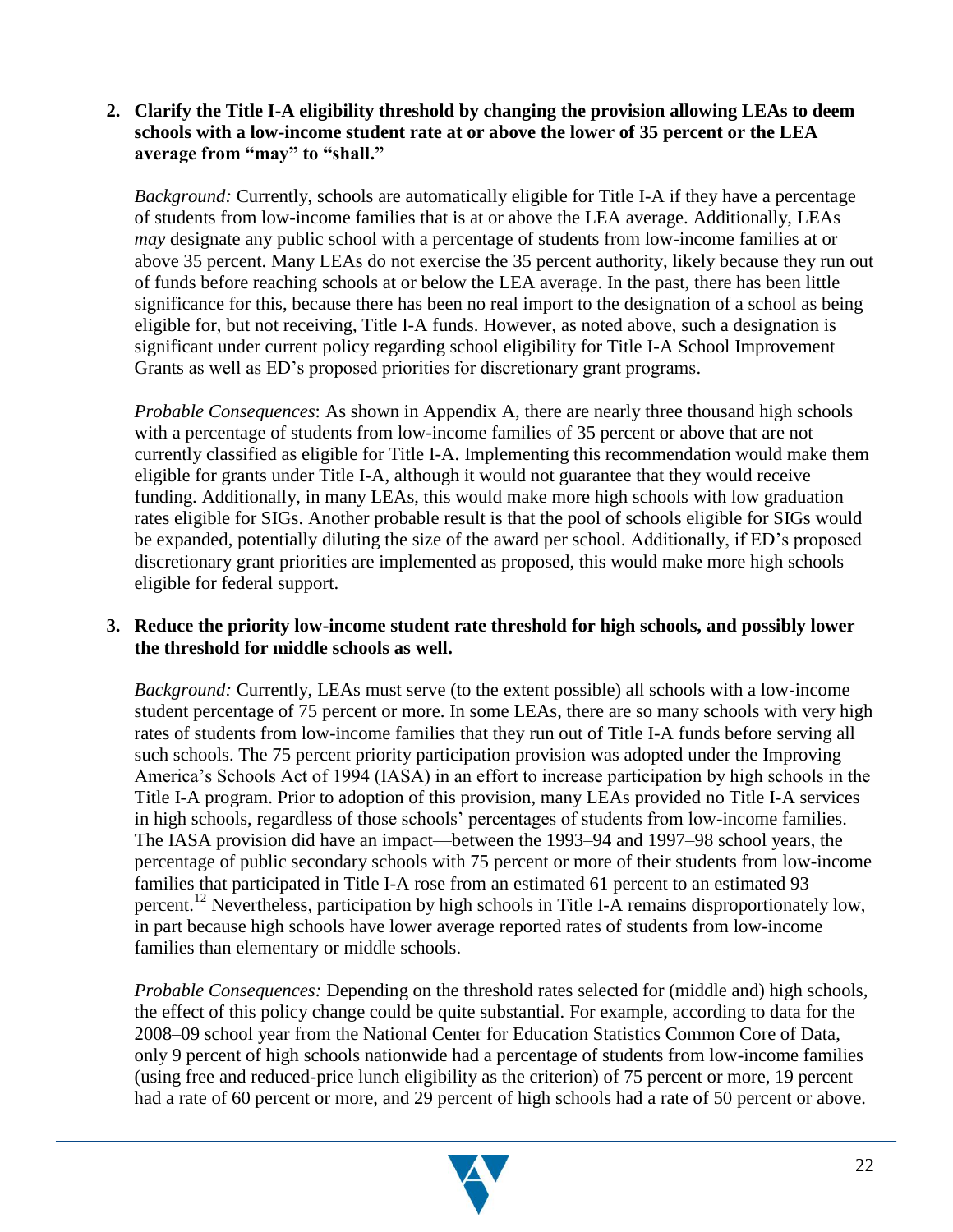For middle schools, 16 percent had an FRPL rate of 75 percent or more, 30 percent had a rate of 60 percent or more, and 42 percent had a rate of 50 percent or more. Finally, 24 percent of elementary schools had an FRPL rate of 75 percent or more, 39 percent had a rate of 60 percent or more, and 50 percent had a rate of 50 percent or more.<sup>8</sup> If the rationale were to cover approximately equal percentages of schools at each level, one might propose using thresholds of 75 percent for elementary schools (24 percent of elementary schools have a low-income student percentage of 75 percent or above), 65 percent for middle schools (24 percent of middle schools have a low-income student percentage of 65 percent or above), and 55 percent for high schools (24 percent of high schools have a low-income student percentage of 55 percent or above). This would provide priority status to more than nine hundred high schools that are currently not classified as eligible for Title I-A (see Appendix A).

However, without a significant increase in Title I-A appropriations, implementation of this option would likely reduce participation by elementary schools to a substantial degree, depending on the extent to which the threshold is lowered for high (and middle) schools, unless current funding levels for these schools were protected by a hold-harmless provision as discussed above, and the hold-harmless provision would override the revised priority participation provision.

#### **4. Establish a set-aside for high schools within Title I.**

*Background:* This option would establish a separate flow of funds under Title I for high schools. Variations of this option include requiring use of a percentage of total Title I-A funds within each state or LEA for high school programs only, or establishing a separate funding stream for high schools as a separate part of Title I. Under the latter variation, high schools should continue to be eligible for regular Title I-A grants, so that the specified funds would supplement, not supplant, grants currently being received by high schools.

*Probable Consequences:* Under variations reserving a minimum share of Title I-A grants for high schools, the effect would depend on the size of that minimum percentage. Under variations providing for a separate flow of funds under a new part of Title I, the effect would largely depend on the willingness of appropriators to provide funds for the separate program.

Also under the latter options for a flow of funds for high schools separate from current Title I-A grants, there should be no reduction in the share of regular Title I-A funds allocated to elementary schools, as the increased funding for high schools would be appropriated elsewhere. At the same time, if funds to high schools increased under this option for a separate flow of funds, at least some LEAs might exercise their authority to reduce the share of funds high schools receive under Title I-A by focusing grants on elementary and middle schools to an even greater extent than currently.

<sup>&</sup>lt;sup>s</sup> Note: In compiling these data, multilevel schools, non-"regular" schools (e.g., alternative, vocational, and special education schools), and schools with no FRPL data were excluded.

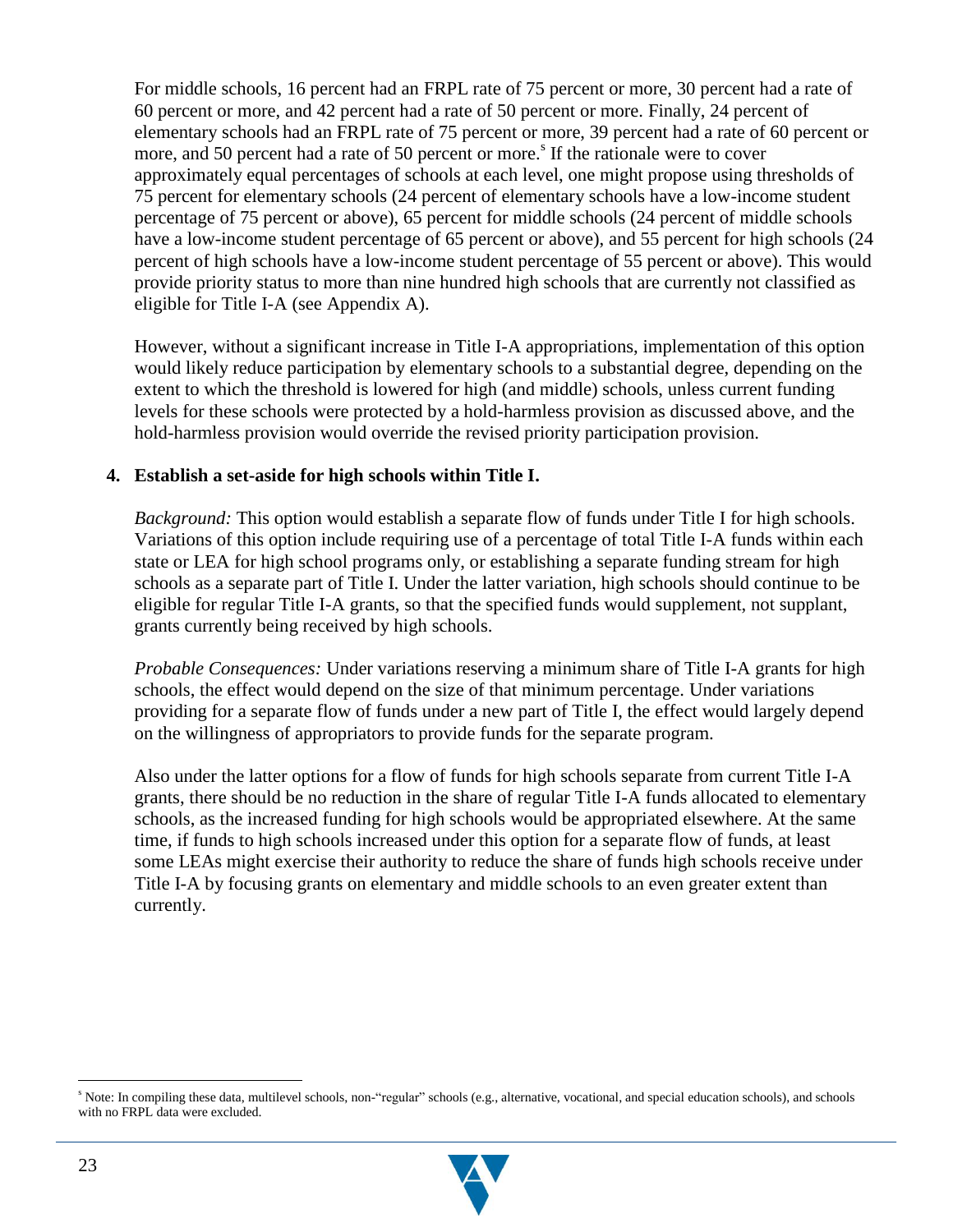#### **5. Require LEAs to use a share of their Title I-A funds in high schools that is proportional to the share of the LEA's total students from low-income families who are enrolled in high schools.**

*Background:* As discussed above, the share of Title I-A funds used in high schools is disproportionately low, compared to the share of students from low-income families enrolled in high schools. $<sup>t</sup>$ </sup>

*Probable Consequences:* In a large majority of LEAs, this would likely increase the use of Title I-A funds used to serve high school students.

Without a significant increase in Title I-A appropriations, this option would likely reduce participation by elementary and/or middle schools to a substantial degree, unless current funding levels for these schools were protected by a hold-harmless provision as discussed above.

#### **6. Prohibit LEAs from selecting the grade levels to serve after providing grants to all schools at 75 percent or above.**

*Background:* Currently, after serving all schools with a low-income student percentage of 75 percent or above (if funds are sufficient), LEAs may choose to serve only schools at selected grade levels. Under this option, LEAs would be required to sort all schools (whatever their grade level) by their percentage of students from low-income families, and serve the schools in rank order, regardless of whether they are elementary, middle, or high schools.

*Probable Consequences:* If this option were implemented, participation by high schools in Title I-A would likely increase. However, given the lower average percentages of students from lowincome families in high schools compared to elementary and middle schools, the increase might not be large unless accompanied by required use of feeder patterns to project low-income student percentages for high schools (option 1).

At the same time, without a significant increase in Title I-A appropriations, implementation of this option would likely reduce participation by elementary and/or middle schools, unless current funding levels for these schools were protected by a hold-harmless provision as discussed above.

Finally, it should be noted that the options discussed above are not necessarily mutually exclusive. For example, options 1 and 2 could be adopted in conjunction with any of the other options. However, there is at least one instance where options, as described above, might be duplicative or conflicting (option 4 with  $5)$ .<sup>u</sup>

*About the author: Wayne Riddle is an independent education policy consultant. Between 1972 and 2009, Mr. Riddle served as a specialist in education policy at the Congressional Research Service, Library of Congress.*

<sup>&</sup>lt;sup>u</sup> One potential disadvantage that might be associated with several of the options above is related to the fact that there is no current limit on the share of Title I-A funds that LEAs may use at the district level, as opposed to individual schools. Funds controlled at the district level are to be used for a variety of administrative activities plus services financed centrally but provided to all of the district's schools participating in Title I-A (an example is professional development services). If LEAs resist a new requirement to increase their use of Title I-A funds in high schools, they might respond, in part, by increasing the share of funds they use at the district (rather than school) level to provide centrally financed services to participating elementary (and middle) schools.



<sup>&</sup>lt;sup>t</sup> In its ESEA reauthorization proposal released in early 2007, the Bush administration proposed that Title I-A funding increases be distributed such that "[d]istricts will have to give their high schools at least 90 percent of the high schools' proportionate share of the increased funds." Details on exactly how this policy would be implemented were not published.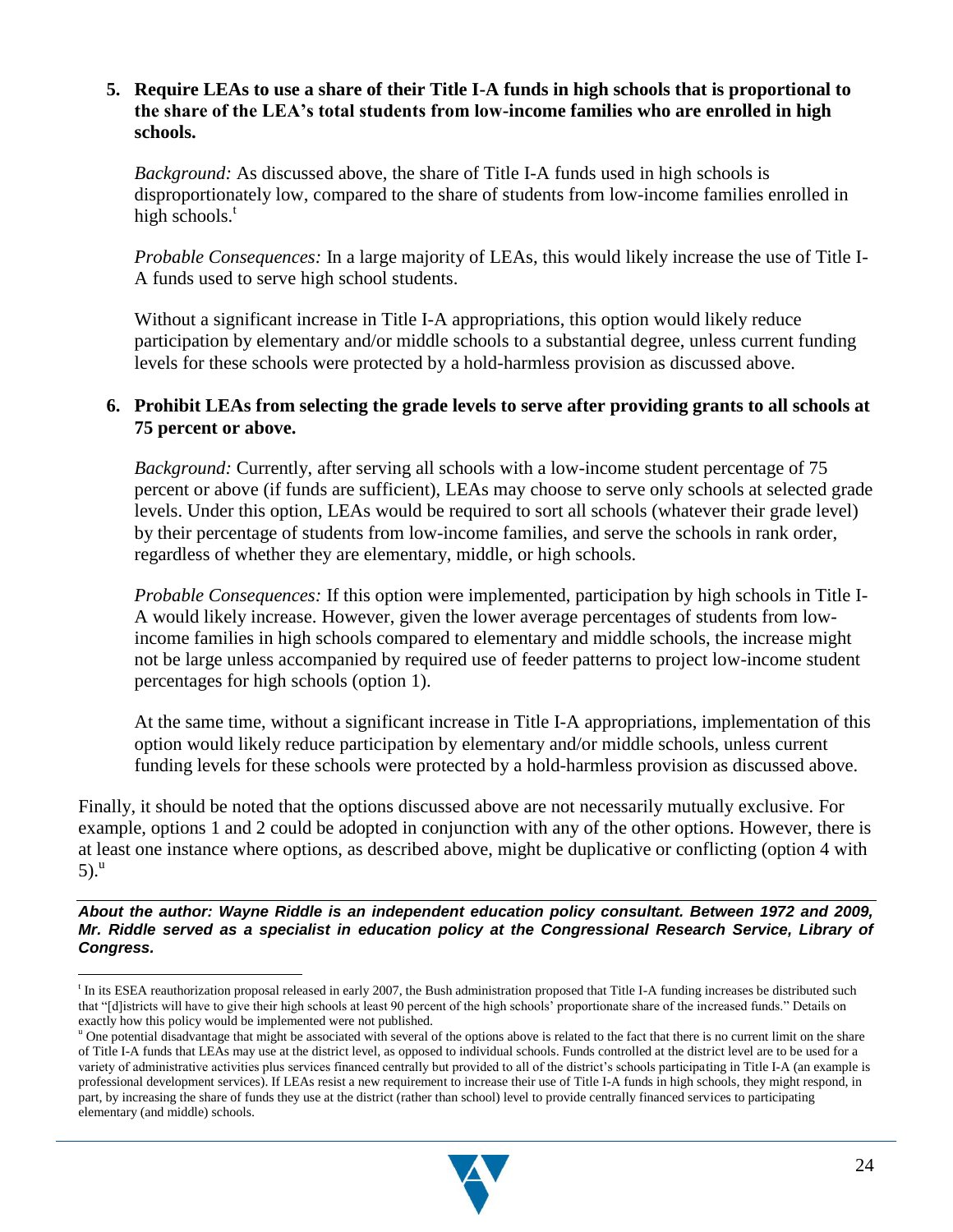### **Appendix A**

The following tables provide estimates of the number of high schools in each state meeting various threshold percentages of students from low-income families that are, or are not, reported as being eligible to participate in the ESEA Title I-A program. The data are for the 2008–09 school year, and are published in the CCD survey of the National Center for Education Statistics, U.S. Department of Education (data downloaded on November 29, 2010). This analysis includes only "regular" high schools (i.e., "alternative/other," "vocational," and "special education" high schools are excluded). The indicator of "low income" used is students eligible for free or reduced-price student lunches. The analysis includes only high schools that are currently operating, and that have reported data on total student enrollment, students eligible for free or reduced-price lunches, and Title I-A eligibility. Table A1a includes lowincome thresholds of 60 percent to 75 percent, while Table A1b includes thresholds of 35 percent to 55 percent.<sup>V</sup> Please note that these estimates are subject to change in CCD data updates subsequent to November 29, 2010.

<sup>&</sup>lt;sup>v</sup> Note that these estimates are based on percentages rounded to whole numbers. Thus, for example, a school would be deemed to have a percentage of students from low-income families of 75 percent or above if the unrounded percentage is 74.5 percent or above.

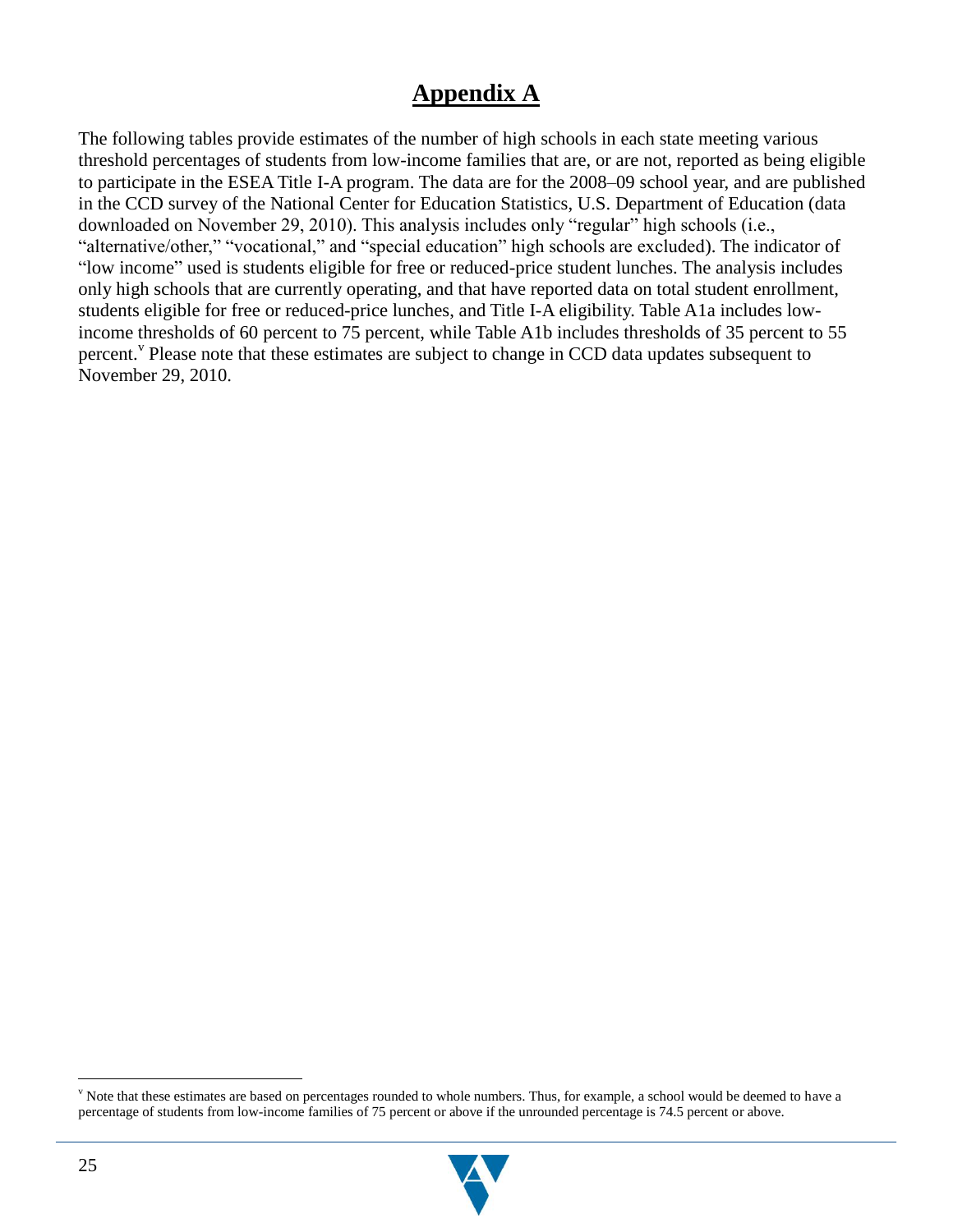**Table A1a. Number of High Schools, by State, Where the Percentage of Students in Low-Income Families Meets or Exceeds Specified Threshold Levels, with Their Reported Eligibility Status for Participation in Title I-A: Thresholds of 60% to 75%**

| <b>State</b>                   | $75% +$<br>and<br>Eligible | $75% +$<br>and Not<br><b>Eligible</b> | $70% +$<br>and<br>Eligible | $70% +$<br>and Not<br>Eligible | $65% +$<br>and<br>Eligible | $65% +$<br>and Not<br>Eligible | $60% +$<br>and<br>Eligible | $60% +$<br>and Not<br>Eligible |
|--------------------------------|----------------------------|---------------------------------------|----------------------------|--------------------------------|----------------------------|--------------------------------|----------------------------|--------------------------------|
| <b>Alabama</b>                 | 41                         | $\overline{7}$                        | 43                         | 10                             | 52                         | 17                             | 56                         | 30                             |
| <b>Alaska</b>                  | $\mathbf{1}$               | $\mathbf 0$                           | $\overline{2}$             | $\mathbf 0$                    | $\mathfrak{Z}$             | $\mathbf 0$                    | $\overline{4}$             | $\mathbf 0$                    |
| Arizona                        | 57                         | $\overline{4}$                        | 75                         | 8                              | 87                         | 12                             | 101                        | 15                             |
| <b>Arkansas</b>                | 25                         | $\overline{4}$                        | 42                         | 9                              | 58                         | 16                             | 72                         | 23                             |
| <b>California</b>              | 169                        | 21                                    | 226                        | 30                             | 274                        | 47                             | 314                        | 72                             |
| Colorado                       | $\overline{4}$             | $6\phantom{a}$                        | $6\phantom{1}$             | 9                              | 10                         | 13                             | 10                         | 28                             |
| <b>Connecticut</b>             | 8                          | 5                                     | 9                          | $\overline{7}$                 | 11                         | 8                              | 12                         | 10                             |
| <b>Delaware</b>                | $\mathbf 0$                | $\mathbf 0$                           | $\mathbf 0$                | $\mathbf 0$                    | $\mathbf 0$                | $\mathbf 0$                    | $\mathbf 0$                | $\mathbf 0$                    |
| <b>District of</b><br>Columbia | 8                          | $\mathbf 0$                           | 14                         | $\mathbf{0}$                   | 16                         | 0                              | 16                         | $\mathbf 0$                    |
| <b>Florida</b>                 | 16                         | $\mathbf{1}$                          | 28                         | $\overline{4}$                 | 46                         | $\overline{4}$                 | 65                         | 5                              |
| Georgia                        | 36                         | 11                                    | 50                         | 24                             | 59                         | 44                             | 72                         | 58                             |
| <b>Hawaii</b>                  | $\mathbf{0}$               | $\mathbf 0$                           | $\overline{2}$             | $\mathbf{0}$                   | $\overline{4}$             | $\mathbf{0}$                   | 5                          | $\mathbf 0$                    |
| Idaho                          | 3                          | $\mathbf 0$                           | 3                          | $\mathbf 0$                    | 8                          | $\mathbf{1}$                   | 18                         | $\mathbf{1}$                   |
| <b>Illinois</b>                | 51                         | $\mathbf{1}$                          | 66                         | $\mathbf{1}$                   | 76                         | $\overline{2}$                 | 81                         | $\overline{2}$                 |
| Indiana                        | $6\phantom{1}$             | 3                                     | 9                          | 3                              | 17                         | 3                              | 23                         | 3                              |
| lowa                           | $\mathbf 0$                | $\mathbf{1}$                          | $\mathbf 0$                | $\mathbf{1}$                   | $\mathbf{1}$               | $\mathbf{1}$                   | $\mathbf{1}$               | $\mathbf{1}$                   |
| <b>Kansas</b>                  | 12                         | $\mathbf{1}$                          | 14                         | $\mathbf{1}$                   | 18                         | $\mathbf{1}$                   | 26                         | $\mathbf{1}$                   |
| Kentucky                       | 17                         | $\mathbf 0$                           | 30                         | $\mathbf{0}$                   | 47                         | $\mathbf{1}$                   | 65                         | $\mathbf{1}$                   |
| Louisiana                      | 59                         | $\mathbf{1}$                          | 74                         | 1                              | 88                         | $\overline{2}$                 | 96                         | $\mathfrak{Z}$                 |
| Maine*                         | <b>NA</b>                  | <b>NA</b>                             | <b>NA</b>                  | <b>NA</b>                      | <b>NA</b>                  | <b>NA</b>                      | <b>NA</b>                  | <b>NA</b>                      |
| <b>Maryland</b>                | $\pmb{0}$                  | $\overline{2}$                        | $\mathbf 0$                | $\overline{7}$                 | $\pmb{0}$                  | 12                             | $\pmb{0}$                  | 17                             |
| <b>Massachusetts</b>           | 17                         | $\overline{2}$                        | 27                         | $\overline{4}$                 | 34                         | $8\phantom{1}$                 | 40                         | 12                             |
| Michigan                       | 45                         | $\mathfrak{S}$                        | 63                         | $\overline{4}$                 | 87                         | $\overline{4}$                 | 99                         | $5\phantom{.}$                 |
| <b>Minnesota</b>               | 29                         | $\mathbf{1}$                          | 33                         | $5\overline{)}$                | 36                         | $\boldsymbol{8}$               | 42                         | 10 <sup>°</sup>                |
| <b>Mississippi</b>             | 76                         | 13                                    | 79                         | 19                             | 83                         | 26                             | 89                         | 33                             |

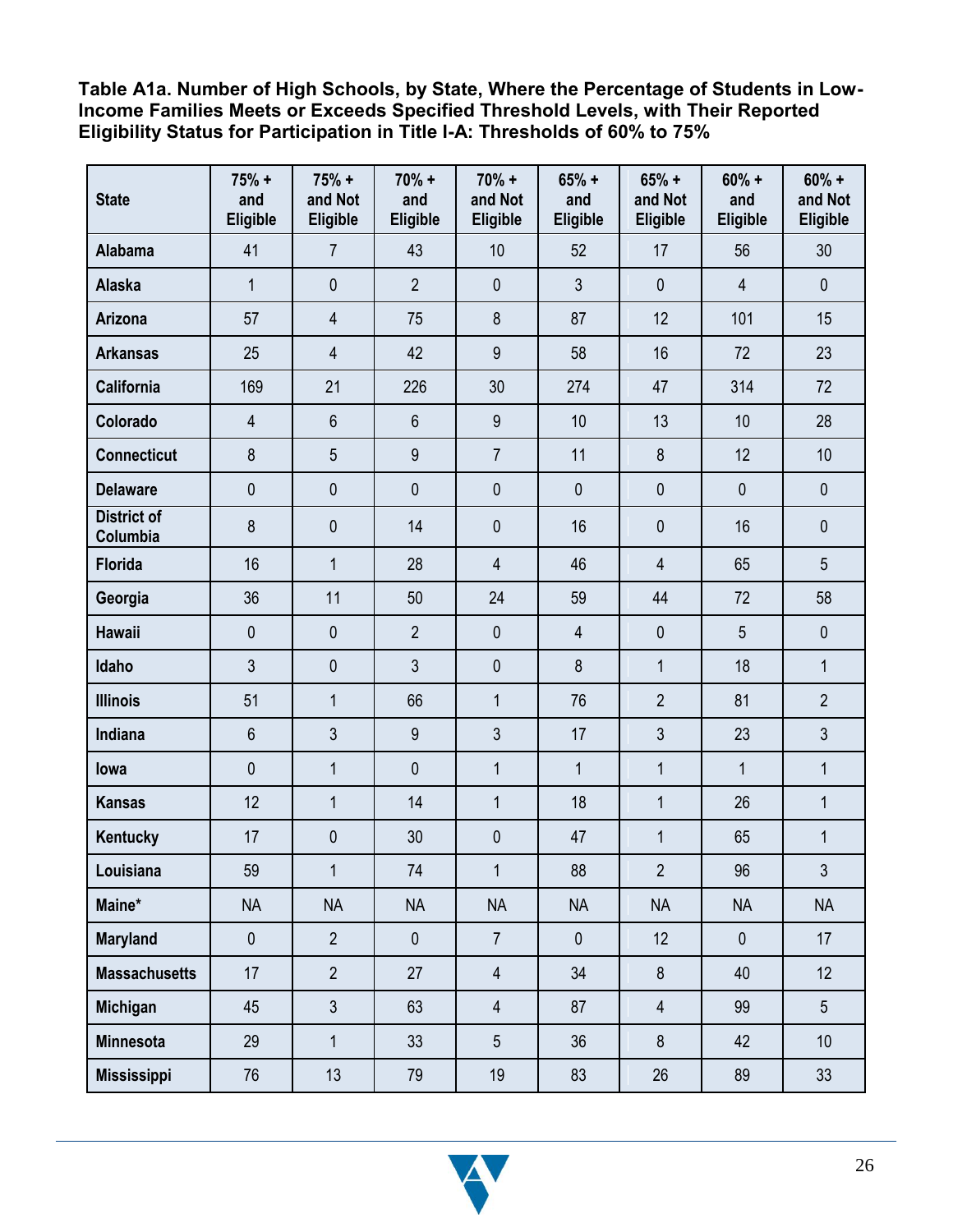| <b>State</b>          | $75% +$<br>and<br><b>Eligible</b> | $75% +$<br>and Not<br>Eligible | $70% +$<br>and<br><b>Eligible</b> | $70% +$<br>and Not<br>Eligible | $65% +$<br>and<br>Eligible | $65% +$<br>and Not<br><b>Eligible</b> | $60% +$<br>and<br>Eligible | $60% +$<br>and Not<br>Eligible |
|-----------------------|-----------------------------------|--------------------------------|-----------------------------------|--------------------------------|----------------------------|---------------------------------------|----------------------------|--------------------------------|
| <b>Missouri</b>       | $\overline{4}$                    | 9                              | $\overline{7}$                    | 15                             | 11                         | 24                                    | 14                         | 42                             |
| <b>Montana</b>        | 13                                | $\mathbf{0}$                   | 14                                | $\mathbf{1}$                   | 17                         | $\mathbf{1}$                          | 22                         | $\mathbf{1}$                   |
| <b>Nebraska</b>       | 3                                 | $6\phantom{1}$                 | 4                                 | 8                              | 6                          | 8                                     | 8                          | 11                             |
| <b>Nevada</b>         | 0                                 | $\overline{2}$                 | $\mathbf{1}$                      | $\overline{2}$                 | $\mathbf{1}$               | $\mathfrak{Z}$                        | $\mathbf{1}$               | $\mathfrak{Z}$                 |
| <b>New Hampshire</b>  | $\pmb{0}$                         | $\mathbf{0}$                   | $\mathbf 0$                       | $\mathbf 0$                    | 0                          | $\mathbf 0$                           | $\mathbf 0$                | $\mathbf{1}$                   |
| <b>New Jersey</b>     | $\overline{7}$                    | $\overline{7}$                 | 11                                | 14                             | 13                         | 19                                    | 18                         | 22                             |
| <b>New Mexico</b>     | 52                                | $\overline{2}$                 | 56                                | $\overline{2}$                 | 60                         | $\overline{2}$                        | 67                         | $\mathfrak{Z}$                 |
| <b>New York</b>       | 186                               | 5                              | 220                               | 5                              | 239                        | 5                                     | 259                        | 5                              |
| <b>North Carolina</b> | $\overline{2}$                    | $\mathbf{1}$                   | $\overline{2}$                    | 8                              | 3                          | 18                                    | $\overline{4}$             | 29                             |
| <b>North Dakota</b>   | 9                                 | $\mathbf{1}$                   | 10                                | $\overline{2}$                 | 12                         | 3                                     | 14                         | $\mathfrak{Z}$                 |
| Ohio                  | 59                                | 20                             | 73                                | 25                             | 88                         | 29                                    | 110                        | 41                             |
| <b>Oklahoma</b>       | 33                                | 39                             | 43                                | 60                             | 61                         | 83                                    | 74                         | 111                            |
| Oregon                | 11                                | $\overline{7}$                 | 14                                | 10                             | 15                         | 19                                    | 15                         | 25                             |
| Pennsylvania          | 42                                | $\overline{2}$                 | 52                                | 3                              | 60                         | $\overline{5}$                        | 69                         | 6                              |
| <b>Rhode Island</b>   | 10                                | $\mathbf{0}$                   | 11                                | $\mathbf 0$                    | 11                         | $\mathbf 0$                           | 12                         | $\mathbf 0$                    |
| <b>South Carolina</b> | 26                                | $\mathbf{0}$                   | 44                                | $\mathbf 0$                    | 57                         | $\mathbf 0$                           | 65                         | $\mathbf 0$                    |
| <b>South Dakota</b>   | 10                                | $\mathbf 0$                    | 12                                | $\pmb{0}$                      | 12                         | $\mathbf 0$                           | 18                         | $\pmb{0}$                      |
| <b>Tennessee</b>      | 15                                | $\mathbf 0$                    | 29                                | $\pmb{0}$                      | 43                         | $\pmb{0}$                             | 59                         | 0                              |
| <b>Texas</b>          | $78\,$                            | $9\,$                          | 119                               | 10                             | 176                        | $10$                                  | 227                        | 10                             |
| <b>Utah</b>           | 5                                 | $\mathbf 0$                    | $6\phantom{.}$                    | $\mathbf 0$                    | $6\phantom{a}$             | $\overline{2}$                        | $6\,$                      | $\overline{4}$                 |
| Vermont               | $\pmb{0}$                         | $\pmb{0}$                      | $\mathbf 0$                       | $\pmb{0}$                      | $\pmb{0}$                  | $\pmb{0}$                             | $\mathbf{1}$               | $\mathbf 0$                    |
| Virginia              | $\pmb{0}$                         | $\pmb{0}$                      | $\pmb{0}$                         | $\overline{1}$                 | $\mathbf{1}$               | $6\,$                                 | $\mathbf{1}$               | 10                             |
| Washington            | 15                                | $\overline{2}$                 | 17                                | $\overline{4}$                 | 30                         | $6\phantom{1}$                        | 38                         | 8                              |
| <b>West Virginia</b>  | $\pmb{0}$                         | $\mathbf{1}$                   | $\mathbf 0$                       | $\overline{2}$                 | $\mathbf 0$                | $\overline{2}$                        | $\mathbf 0$                | $6\,$                          |
| <b>Wisconsin</b>      | 31                                | $\mathbf{1}$                   | 40                                | $\mathbf{1}$                   | 48                         | $\mathbf{1}$                          | 52                         | $\overline{4}$                 |
| Wyoming               | $\pmb{0}$                         | $\pmb{0}$                      | $\pmb{0}$                         | $\pmb{0}$                      | $\mathbf 1$                | $\pmb{0}$                             | $\mathbf{1}$               | $\pmb{0}$                      |
| <b>Total</b>          | 1,291                             | 201                            | 1,680                             | 320                            | 2,086                      | 476                                   | 2,462                      | 675                            |

**\*** The Title I-A Eligibility variable is blank for all schools in Maine in the Common Core of Data file used for this analysis.

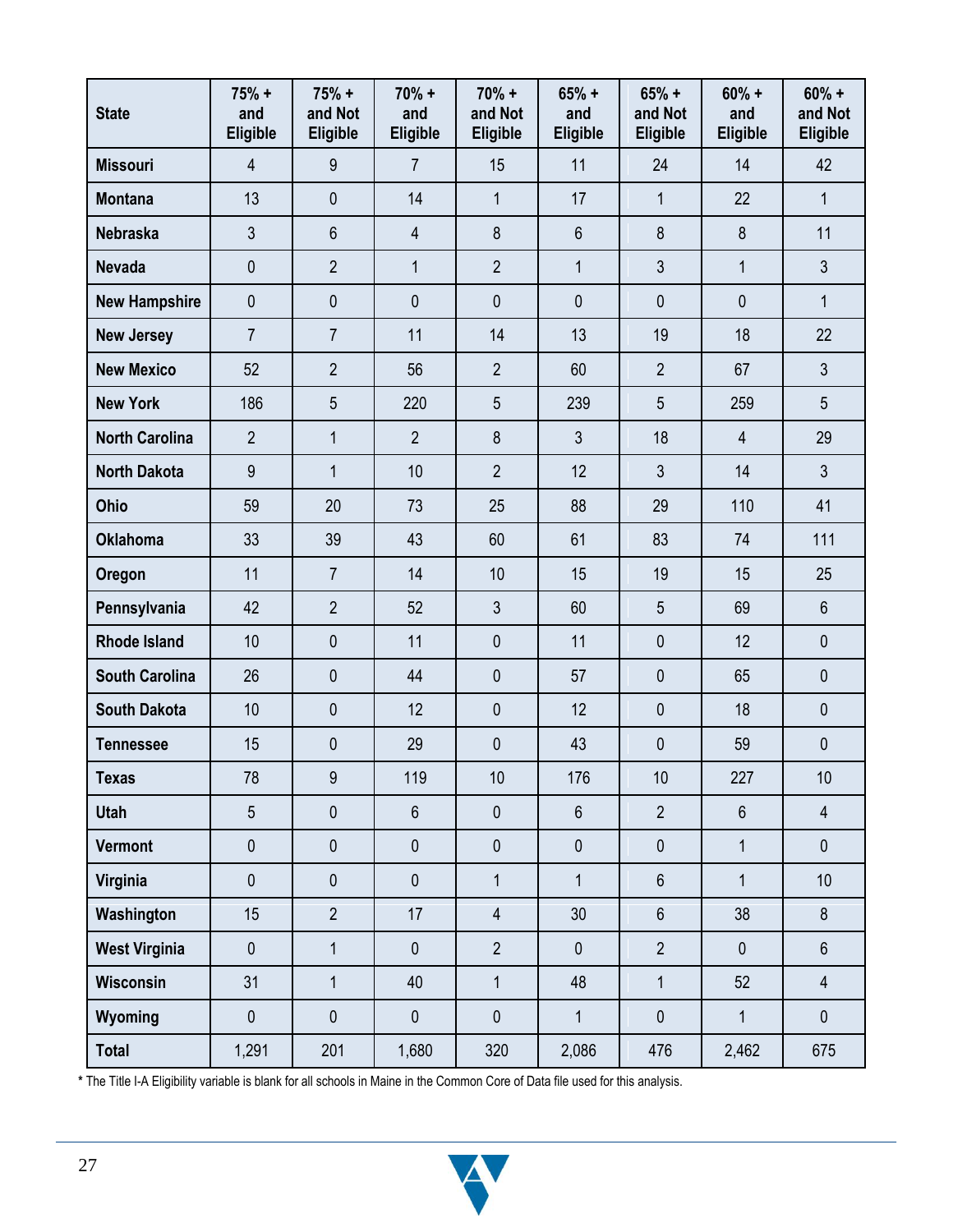**Table A1b. Number of High Schools, by State, Where the Percentage of Students in Low-Income Families Meets or Exceeds Specified Threshold Levels, with Their Reported Eligibility Status for Participation in Title I-A: Thresholds of 35% to 55%**

| <b>State</b>                   | $55% +$<br>and<br><b>Eligible</b> | $55% +$<br>and Not<br>Eligible | $50% +$<br>and<br>Eligible | $50% +$<br>and Not<br>Eligible | $45% +$<br>and<br><b>Eligible</b> | $45% +$<br>and Not<br>Eligible | $40% +$<br>and<br>Eligible | $40% +$<br>and Not<br>Eligible | $35% +$<br>and<br>Eligible | $35% +$<br>and Not<br>Eligible |
|--------------------------------|-----------------------------------|--------------------------------|----------------------------|--------------------------------|-----------------------------------|--------------------------------|----------------------------|--------------------------------|----------------------------|--------------------------------|
| <b>Alabama</b>                 | 59                                | 43                             | 65                         | 70                             | 66                                | 87                             | 70                         | 118                            | 70                         | 139                            |
| <b>Alaska</b>                  | $\overline{4}$                    | $\mathbf 0$                    | 9                          | $\mathbf 0$                    | 11                                | $\mathbf 0$                    | 14                         | $\mathbf{0}$                   | 16                         | $\overline{2}$                 |
| Arizona                        | 115                               | 19                             | 130                        | 23                             | 140                               | 30                             | 155                        | 46                             | 164                        | 56                             |
| <b>Arkansas</b>                | 91                                | 31                             | 113                        | 45                             | 134                               | 60                             | 146                        | 74                             | 156                        | 90                             |
| <b>California</b>              | 357                               | 97                             | 402                        | 126                            | 437                               | 159                            | 465                        | 207                            | 483                        | 239                            |
| Colorado                       | 12                                | 40                             | 16                         | 55                             | 16                                | 69                             | 18                         | 83                             | 19                         | 107                            |
| <b>Connecticut</b>             | 13                                | 13                             | 14                         | 14                             | 15                                | 16                             | 16                         | 21                             | 16                         | 27                             |
| <b>Delaware</b>                | 0                                 | 0                              | $\mathbf{0}$               | $\overline{2}$                 | $\mathbf 0$                       | $\overline{7}$                 | 0                          | 10                             | $\overline{0}$             | 14                             |
| <b>District of</b><br>Columbia | 18                                | 0                              | 18                         | 0                              | 19                                | $\mathbf{0}$                   | 21                         | $\mathbf 0$                    | 23                         | $\mathbf 0$                    |
| <b>Florida</b>                 | 90                                | 6                              | 122                        | 6                              | 167                               | 11                             | 204                        | 12                             | 233                        | 29                             |
| Georgia                        | 81                                | 88                             | 86                         | 115                            | 90                                | 149                            | 91                         | 170                            | 91                         | 188                            |
| <b>Hawaii</b>                  | $\overline{7}$                    | 0                              | 9                          | $\mathbf{0}$                   | 16                                | $\mathbf{0}$                   | 18                         | $\mathbf{1}$                   | 20                         | $\overline{5}$                 |
| Idaho                          | 23                                | $\overline{2}$                 | 28                         | $\overline{2}$                 | 36                                | 3                              | 45                         | 4                              | 57                         | 10                             |
| <b>Illinois</b>                | 89                                | 4                              | 110                        | 7                              | 131                               | $\overline{7}$                 | 157                        | 13                             | 194                        | 22                             |
| Indiana                        | 29                                | 3                              | 41                         | 3                              | 56                                | 3                              | 83                         | 9                              | 97                         | 33                             |
| lowa                           | 3                                 | $\mathbf{1}$                   | 8                          | $\mathbf{1}$                   | 15                                | $\mathbf{1}$                   | 29                         | 9                              | 37                         | 30                             |
| <b>Kansas</b>                  | 43                                | $\mathbf{1}$                   | 63                         | $\mathbf{1}$                   | 91                                | $\mathbf{1}$                   | 120                        | 4                              | 152                        | 8                              |
| Kentucky                       | 86                                | $\mathbf{1}$                   | 102                        | $\mathbf{1}$                   | 126                               | $\mathbf{1}$                   | 156                        | $\overline{2}$                 | 164                        | 13                             |
| Louisiana                      | 113                               | $\overline{\mathbf{4}}$        | 131                        | 5                              | 141                               | $\overline{7}$                 | 155                        | 16                             | 159                        | 24                             |
| Maine*                         | <b>NA</b>                         | <b>NA</b>                      | <b>NA</b>                  | <b>NA</b>                      | <b>NA</b>                         | <b>NA</b>                      | <b>NA</b>                  | <b>NA</b>                      | <b>NA</b>                  | <b>NA</b>                      |
| <b>Maryland</b>                | $\pmb{0}$                         | 22                             | $\pmb{0}$                  | 31                             | $\pmb{0}$                         | 39                             | $\pmb{0}$                  | 51                             | $\mathbf 0$                | 67                             |
| <b>Massachusetts</b>           | 41                                | 16                             | 45                         | 18                             | 46                                | 20                             | 47                         | 27                             | 48                         | 35                             |
| <b>Michigan</b>                | 137                               | 5                              | 166                        | 6                              | 218                               | $6\phantom{.}$                 | 263                        | $6\phantom{.}$                 | 314                        | 8                              |
| Minnesota                      | 47                                | 14                             | 49                         | 25                             | 53                                | 43                             | 59                         | 67                             | 65                         | 102                            |
| <b>Mississippi</b>             | 96                                | 47                             | 99                         | 59                             | 102                               | 69                             | 102                        | 74                             | 102                        | 83                             |

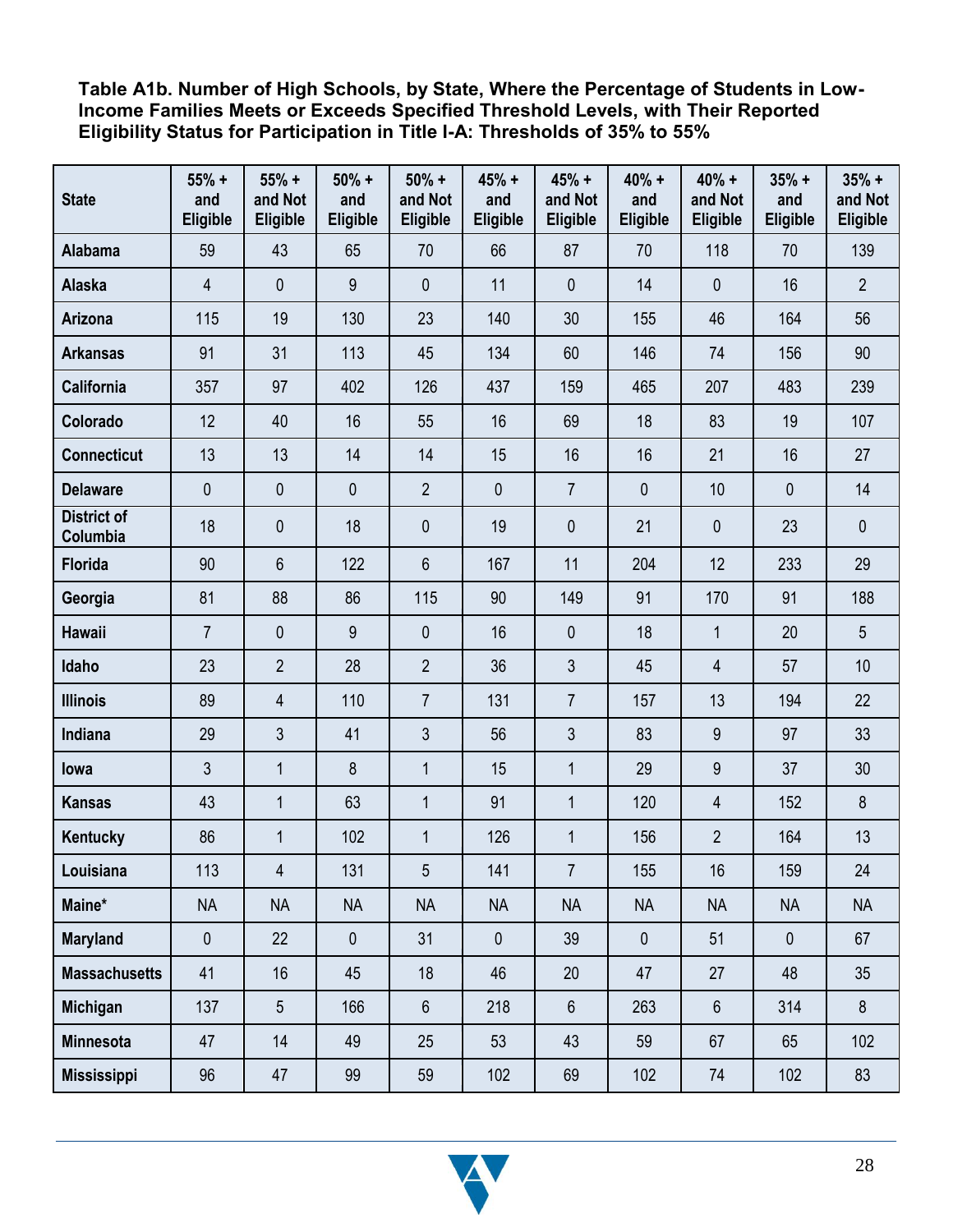| <b>State</b>            | $55% +$<br>and<br><b>Eligible</b> | $55% +$<br>and Not<br>Eligible | $50% +$<br>and<br>Eligible | $50% +$<br>and Not<br>Eligible | 45% +<br>and<br>Eligible | $45% +$<br>and Not<br>Eligible | $40% +$<br>and<br>Eligible | $40% +$<br>and Not<br>Eligible | $35% +$<br>and<br>Eligible | $35% +$<br>and Not<br>Eligible |
|-------------------------|-----------------------------------|--------------------------------|----------------------------|--------------------------------|--------------------------|--------------------------------|----------------------------|--------------------------------|----------------------------|--------------------------------|
| <b>Missouri</b>         | 15                                | 66                             | 20                         | 109                            | 24                       | 163                            | 25                         | 206                            | 25                         | 260                            |
| <b>Montana</b>          | 24                                | $\mathbf{1}$                   | 32                         | $\overline{2}$                 | 44                       | 3                              | 53                         | 3                              | 65                         | $\mathfrak{Z}$                 |
| <b>Nebraska</b>         | 11                                | 15                             | 20                         | 21                             | 24                       | 27                             | 32                         | 45                             | 37                         | 81                             |
| <b>Nevada</b>           | $\overline{4}$                    | 3                              | 5                          | 3                              | $6\,$                    | 5                              | 11                         | $6\phantom{1}$                 | 12                         | 9                              |
| <b>New</b><br>Hampshire | $\mathbf 0$                       | $\mathbf{1}$                   | $\mathbf{0}$               | $\mathbf{1}$                   | $\mathbf 0$              | $\mathbf{1}$                   | 0                          | $\overline{2}$                 | $\overline{2}$             | $6\phantom{1}$                 |
| <b>New Jersey</b>       | 25                                | 28                             | 31                         | 32                             | 35                       | 40                             | 36                         | 44                             | 37                         | 53                             |
| <b>New Mexico</b>       | 73                                | 3                              | 79                         | 3                              | 86                       | 4                              | 99                         | 4                              | 114                        | 5                              |
| <b>New York</b>         | 277                               | 5                              | 303                        | 5                              | 331                      | 5                              | 379                        | 6                              | 412                        | 6                              |
| <b>North Carolina</b>   | 4                                 | 44                             | 4                          | 74                             | $\overline{4}$           | 99                             | $\overline{4}$             | 140                            | $\overline{4}$             | 187                            |
| <b>North Dakota</b>     | 16                                | 4                              | 18                         | 8                              | 21                       | 14                             | 26                         | 21                             | 34                         | 32                             |
| Ohio                    | 130                               | 46                             | 150                        | 58                             | 173                      | 70                             | 198                        | 80                             | 222                        | 103                            |
| <b>Oklahoma</b>         | 83                                | 146                            | 90                         | 182                            | 96                       | 215                            | 97                         | 247                            | 100                        | 281                            |
| Oregon                  | 16                                | 35                             | 17                         | 58                             | 18                       | 84                             | 18                         | 114                            | 19                         | 140                            |
| Pennsylvania            | 80                                | 10                             | 97                         | 12                             | 120                      | 13                             | 146                        | 19                             | 187                        | 43                             |
| <b>Rhode Island</b>     | 13                                | 0                              | 14                         | $\mathbf 0$                    | 15                       | $\mathbf{1}$                   | 15                         | $\mathbf{1}$                   | 16                         | $\mathbf{1}$                   |
| <b>South Carolina</b>   | 83                                | $\mathbf{1}$                   | 96                         | $\mathbf{1}$                   | 115                      | 3                              | 131                        | $\overline{4}$                 | 136                        | 13                             |
| <b>South Dakota</b>     | 19                                | 0                              | 23                         | $\mathbf{0}$                   | 30                       | $\mathbf 0$                    | 42                         | $\mathbf 0$                    | 53                         | $\mathbf 0$                    |
| <b>Tennessee</b>        | 81                                | 0                              | 106                        | 0                              | 139                      | $\mathbf 0$                    | 172                        | $\mathbf 1$                    | 187                        | 4                              |
| <b>Texas</b>            | 306                               | 10                             | 383                        | 10                             | 498                      | 11                             | 587                        | 18                             | 669                        | 45                             |
| <b>Utah</b>             | 6                                 | $\bf 8$                        | $\overline{7}$             | 11                             | $\boldsymbol{9}$         | 16                             | 10                         | 24                             | 11                         | 36                             |
| <b>Vermont</b>          | $\mathbf{1}$                      | 0                              | $\overline{2}$             | $\mathbf 0$                    | $\overline{2}$           | $\overline{2}$                 | $\overline{4}$             | $\mathfrak{Z}$                 | 5                          | $8\phantom{1}$                 |
| Virginia                | $\mathbf 1$                       | 22                             | $\mathbf{1}$               | 39                             | $\mathbf{1}$             | 62                             | $\mathbf{1}$               | 87                             | $\mathbf{1}$               | 120                            |
| Washington              | 47                                | 10                             | 62                         | 11                             | 75                       | 15                             | 85                         | 26                             | 103                        | 39                             |
| <b>West Virginia</b>    | $\pmb{0}$                         | 13                             | $\pmb{0}$                  | 31                             | $\pmb{0}$                | 54                             | 0                          | 75                             | $\pmb{0}$                  | 86                             |
| Wisconsin               | 59                                | 5                              | 70                         | $\overline{7}$                 | 87                       | 11                             | 105                        | 25                             | 126                        | 38                             |
| Wyoming                 | $\mathbf{1}$                      | 0                              | $\overline{2}$             | $\mathbf{1}$                   | $\overline{2}$           | $\mathbf{1}$                   | $\overline{2}$             | $\overline{2}$                 | $\overline{2}$             | $8\phantom{1}$                 |
| <b>Total</b>            | 2,929                             | 933                            | 3,458                      | 1,294                          | 4,081                    | 1,707                          | 4,712                      | 2,227                          | 5,259                      | 2,938                          |

**\*** The Title I-A eligibility variable is blank for all schools in Maine in the Common Core of Data file used for this analysis.